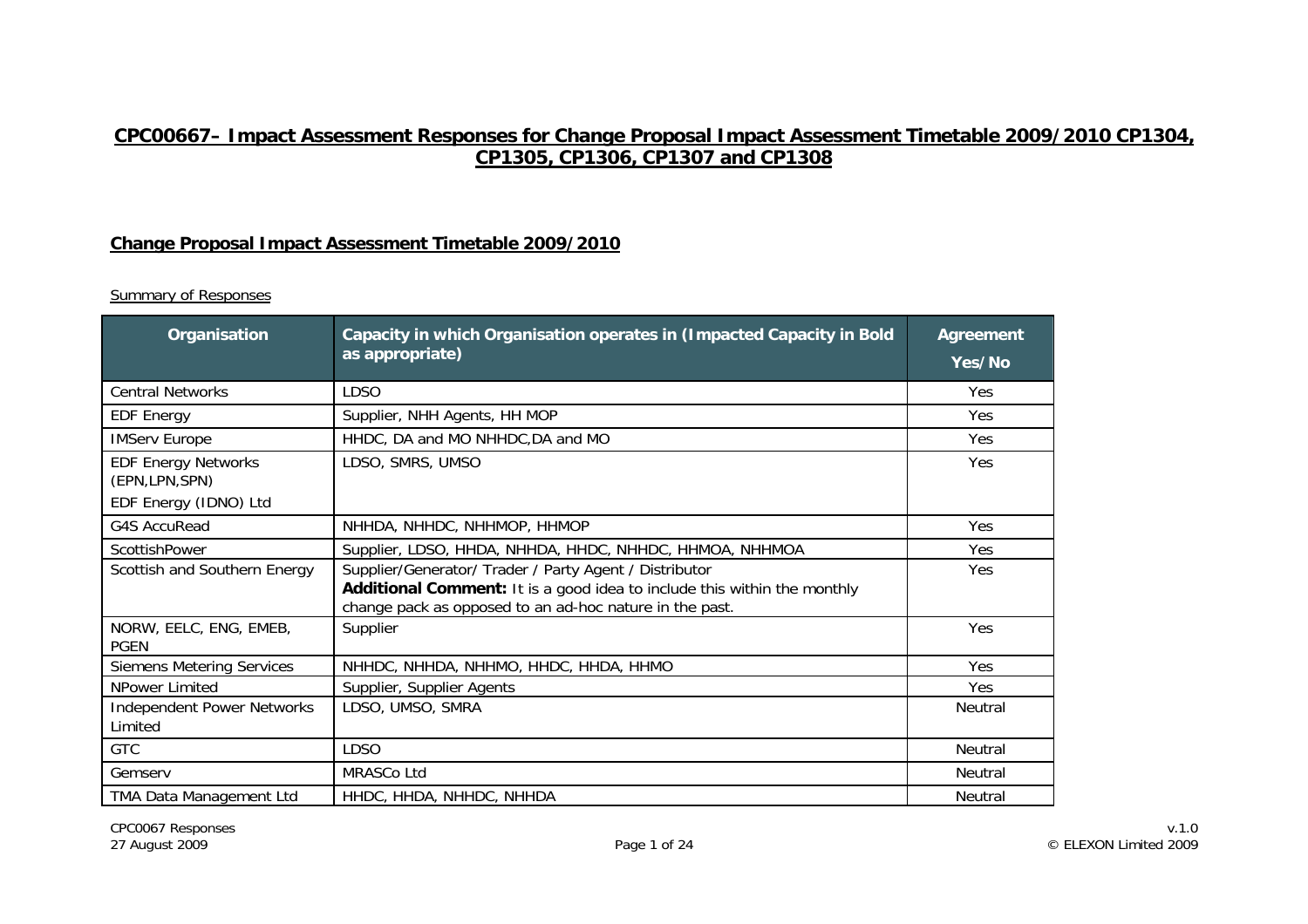## **CP1304 - Exclusion of certain Site Visit Check Codes (SVCC) within the Long Term Vacant (LTV) site process**

**Summary of Responses** 

| Organisation                                                           | Capacity in which Organisation operates in (Impacted Capacity in Bold<br>as appropriate) | <b>Agreement</b><br>Yes/No | <b>Days Required</b><br>to Implement |
|------------------------------------------------------------------------|------------------------------------------------------------------------------------------|----------------------------|--------------------------------------|
| <b>Central Networks</b>                                                | <b>LDSO</b>                                                                              | Yes                        |                                      |
| <b>Independent Power Networks</b><br>Limited                           | LDSO, UMSO, SMRA                                                                         | Neutral                    | N/A                                  |
| <b>GTC</b>                                                             | LDSO                                                                                     | Neutral                    |                                      |
| Gemserv                                                                | MRASCo Ltd                                                                               | Neutral                    |                                      |
| <b>EDF Energy</b>                                                      | Supplier, NHH Agents, HH MOP                                                             | No                         |                                      |
| <b>IMServ Europe</b>                                                   | HHDC, DA and MO NHHDC, DA and MO                                                         | Yes                        | 30                                   |
| <b>EDF Energy Networks</b><br>(EPN, LPN, SPN)<br>EDF Energy (IDNO) Ltd | LDSO, SMRS, UMSO                                                                         | No                         |                                      |
| <b>G4S AccuRead</b>                                                    | NHHDA, NHHDC, NHHMOP, HHMOP                                                              | Yes                        | $\Omega$                             |
| <b>British Energy Direct Limited</b>                                   | Supplier                                                                                 | Yes                        | 30                                   |
| <b>Scottish Power</b>                                                  | Supplier, LDSO, HHDA, NHHDA, HHDC, NHHDC, HHMOA, NHHMOA                                  | Yes                        | 0                                    |
| TMA Data Management Ltd                                                | HHDC, HHDA, NHHDC, NHHDA                                                                 | Yes                        | $\overline{\phantom{a}}$             |
| Scottish and Southern Energy                                           | Supplier/Generator/ Trader / Party Agent / Distributor                                   | Yes                        | 10 months                            |
| E.ON                                                                   | Supplier                                                                                 | Yes                        | $- -$                                |
| <b>Siemens Metering Services</b>                                       | NHHDC, NHHDA, NHHMO, HHDC, HHDA, HHMO                                                    | Yes                        | $- -$                                |
| <b>E.ON Energy Services Limited</b>                                    | NHHDC MOA                                                                                | Neutral                    | $\Omega$                             |
| NPower Limited                                                         | Supplier, Supplier Agents                                                                | Yes                        | 180                                  |

| Organisation                                        | Agreement<br>Yes/No | <b>Comments</b>         | Impact<br>Yes/No |
|-----------------------------------------------------|---------------------|-------------------------|------------------|
| <b>Independent Power</b><br><b>Networks Limited</b> | Neutral             | No additional comments. | No               |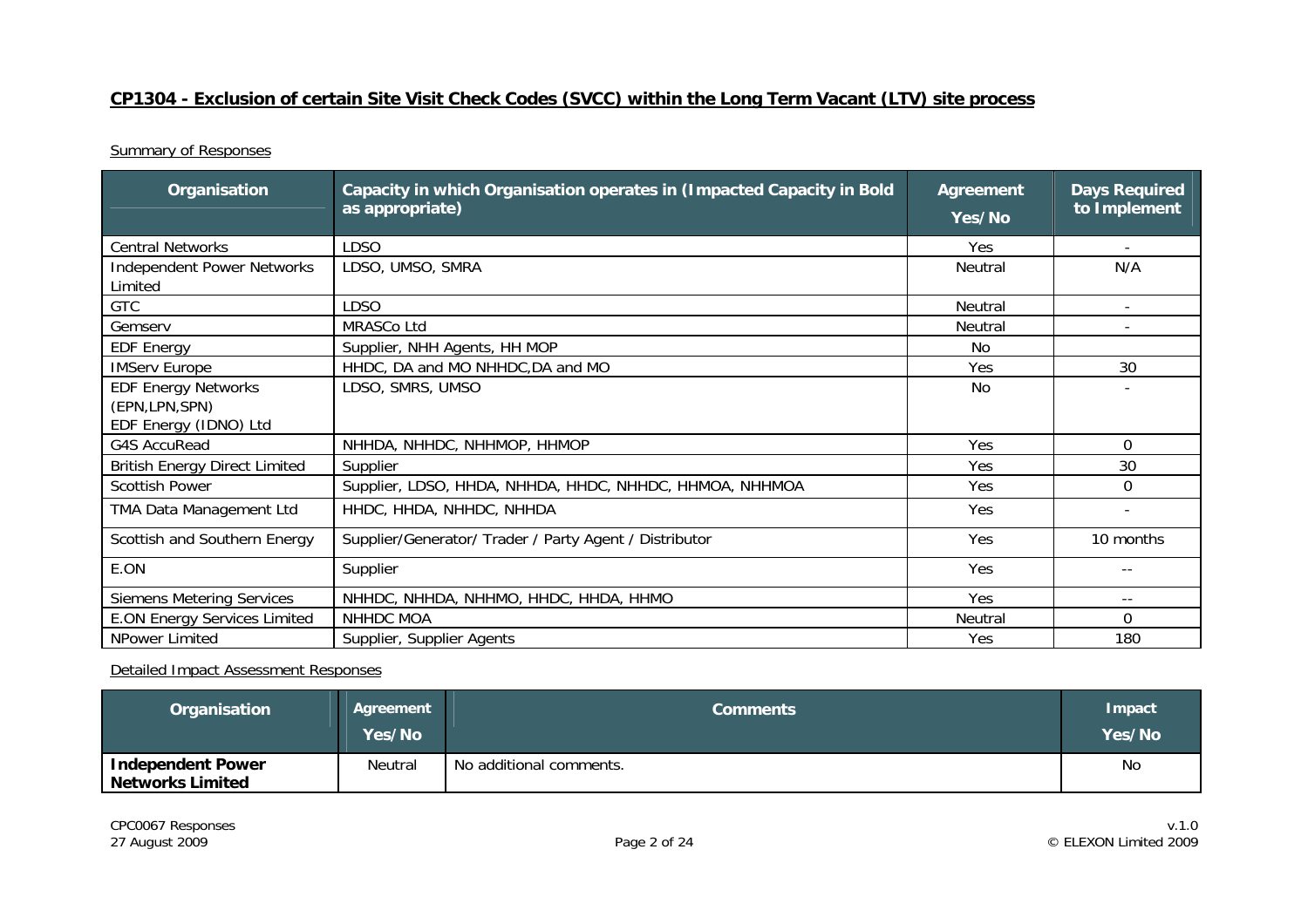| <b>GTC</b>                 | Neutral   | Impact on Organisation's Systems and/or Processes? No                                                                                                                                                                                                                                                                                                                                                                                                                                                                                                                                                                                                                            | No  |
|----------------------------|-----------|----------------------------------------------------------------------------------------------------------------------------------------------------------------------------------------------------------------------------------------------------------------------------------------------------------------------------------------------------------------------------------------------------------------------------------------------------------------------------------------------------------------------------------------------------------------------------------------------------------------------------------------------------------------------------------|-----|
| <b>EDF Energy</b>          | No        | Comments: A D0004 allows for multiple Site Visit Check Codes to be sent and so a<br>code 02 can be sent in all cases were site is vacant. We would accept a change where<br>if a code 02 is received amongst multiple other SVCCs then site can still be considered<br>as being long term vacant. This would require a change to section 4.15.1 point 3<br>second bullet in BSCP504. Wording such as, could be suitable:                                                                                                                                                                                                                                                         |     |
|                            |           | "has not received any D0004s where a J0024 data item has excluded a value of 02 in<br>the interim"                                                                                                                                                                                                                                                                                                                                                                                                                                                                                                                                                                               |     |
|                            |           | If Suppliers and DCs have a problem in sending and receiving multiple values then this<br>is their problem and is an insufficient reason for this change. There would seem to be<br>no other reason for a change of this form rather than one that allows for multiple<br>values and checks that a 02 has been seen in all D0004s. If they do have problems<br>then in such cases they should agree that code 02 takes precedence over all other<br>codes and send that one only. This process is currently full of aspects that cannot be<br>easily verified, making its use suspect, so to relax rules around this process cannot be<br>considered as a positive step forward. |     |
|                            |           | Furthermore we do not feel that any of these codes in themselves are sufficient to<br>indicate site is long term vacant. All of these could still be used where a site is not<br>vacant in terms of providing information on potential hazards to be aware of.<br>Impact on Organisation's Systems and/or Processes?<br><b>No</b><br>Impact on Organisation: We do not currently use this process so change will have<br>no impact.                                                                                                                                                                                                                                              |     |
| <b>IMServ Europe</b>       | Yes       | These are a sensible set of changes.                                                                                                                                                                                                                                                                                                                                                                                                                                                                                                                                                                                                                                             | No. |
|                            |           | Capacity in which Organisation is impacted NHHDC                                                                                                                                                                                                                                                                                                                                                                                                                                                                                                                                                                                                                                 |     |
|                            |           | Impact on Organisation: Procedural changes only                                                                                                                                                                                                                                                                                                                                                                                                                                                                                                                                                                                                                                  |     |
|                            |           | Implementation: 30                                                                                                                                                                                                                                                                                                                                                                                                                                                                                                                                                                                                                                                               |     |
|                            |           | Would implementation in the proposed Release have an adverse impact? (please state<br>impact) No                                                                                                                                                                                                                                                                                                                                                                                                                                                                                                                                                                                 |     |
| <b>EDF Energy Networks</b> | <b>No</b> | Firstly if two 02 codes are received within 7 months then that is probably enough to                                                                                                                                                                                                                                                                                                                                                                                                                                                                                                                                                                                             | Yes |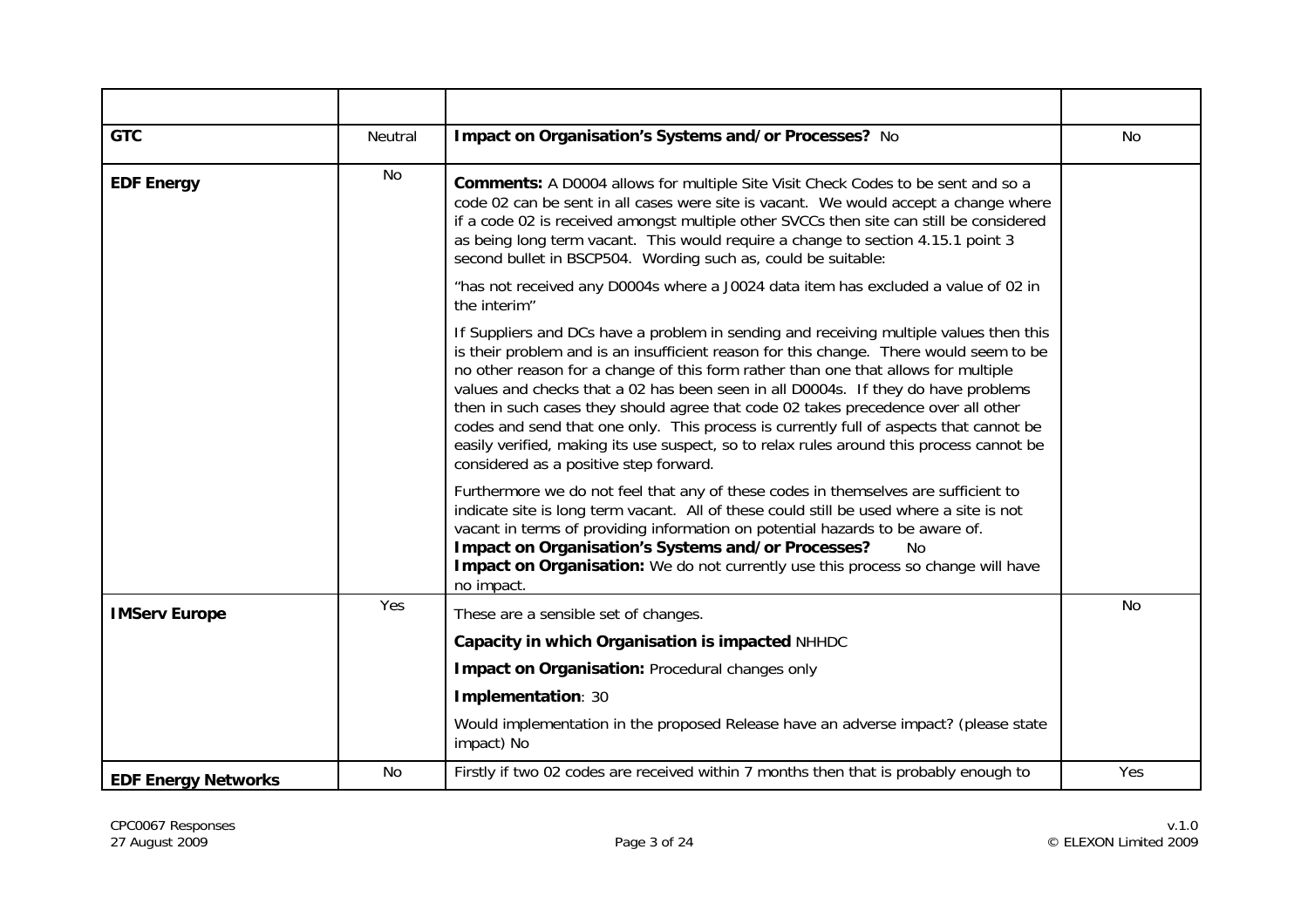| (EPN,LPN,SPN)                           |     | indicate the site is vacant.                                                                                                                                                                                                                                                                                                                                                                                                                                                                                                                                                                                   |           |
|-----------------------------------------|-----|----------------------------------------------------------------------------------------------------------------------------------------------------------------------------------------------------------------------------------------------------------------------------------------------------------------------------------------------------------------------------------------------------------------------------------------------------------------------------------------------------------------------------------------------------------------------------------------------------------------|-----------|
| EDF Energy (IDNO) Ltd                   |     | However we do not agree that codes 18,19,20 and 28 on their own indicate that the<br>site is definitely vacant. For example how does no access or insufficient address details<br>mean a site is vacant?<br>Perhaps an alternative might be to allow a facility for two codes to be entered and as<br>long as one was a 02 then it would count as vacant (this would cover a scenario for<br>example where the site was vacant but premises were unsafe - both pieces of<br>information are useful, a second example would be vacant and no access).<br>Impact on Organisation's Systems and/or Processes? Yes |           |
|                                         |     | Capacity in which Organisation is impacted : LDSO                                                                                                                                                                                                                                                                                                                                                                                                                                                                                                                                                              |           |
|                                         |     | <b>Impact on Organisation : Processes</b>                                                                                                                                                                                                                                                                                                                                                                                                                                                                                                                                                                      |           |
| <b>G4S AccuRead</b>                     | Yes | The use of the Statistics gathered over the year to show which code caused a site to<br>leave the LTV process does not prove anything and should be removed. It does not<br>specify whether these sites were removed incorrectly or not and therefore prove<br>nothing.<br>Impact: No                                                                                                                                                                                                                                                                                                                          |           |
| <b>British Energy Direct</b><br>Limited | Yes | Impact on Organisation's Systems and/or Processes? Yes<br>Capacity in which Organisation is impacted? Supplier<br>Impact on Organisation? Process changes<br>Would implementation in the proposed Release have an adverse impact? No.<br>However, as the proposed DCP would be beneficial to us, would it be possible to<br>implement it into the November 2009 Release?                                                                                                                                                                                                                                       | Yes       |
| <b>Scottish Power</b>                   | Yes | Impact on Organisation's Systems and/or Processes? No<br>Impact on Organisation? Document changes only<br>Would implementation in the proposed Release have an adverse impact? No                                                                                                                                                                                                                                                                                                                                                                                                                              | <b>No</b> |
| <b>Scottish and Southern</b>            | Yes | Impact on Organisation's Systems and/or Processes? Yes                                                                                                                                                                                                                                                                                                                                                                                                                                                                                                                                                         | Yes       |
| Energy                                  |     | Capacity in which Organisation is impacted? NHHDC, Supplier<br>Impact on Organisation? Significant changes to our system and processes.<br>Additional comments: Due to our current IT scheduling, it will not be possible for us<br>meet the proposed implementation date.                                                                                                                                                                                                                                                                                                                                     |           |
| E.ON                                    | Yes | Capacity in which Organisation is impacted? Supplier                                                                                                                                                                                                                                                                                                                                                                                                                                                                                                                                                           | Yes       |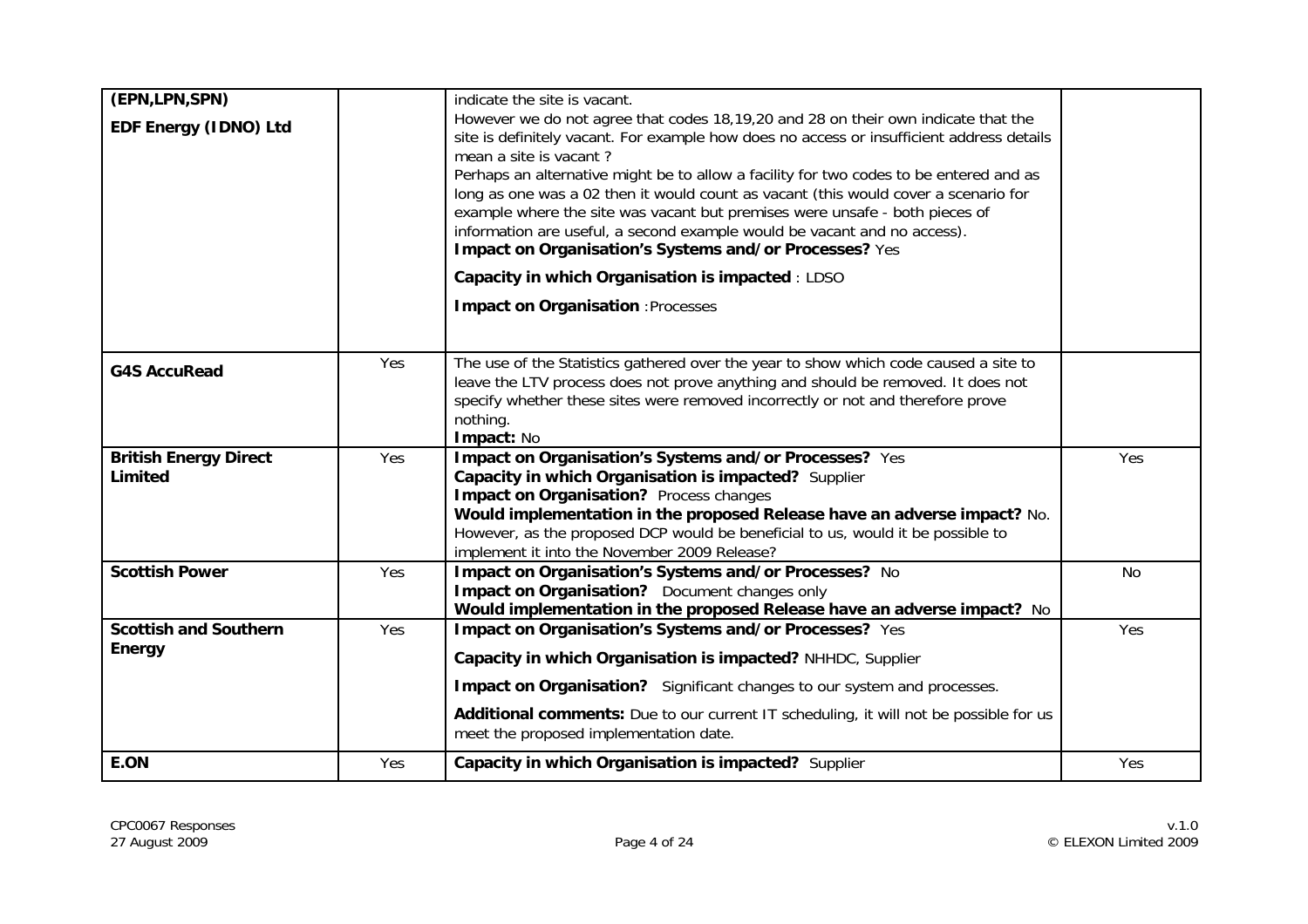|                                        |     | <b>Impact on Organisation?</b> Systems / process                                                                                                                                    |     |
|----------------------------------------|-----|-------------------------------------------------------------------------------------------------------------------------------------------------------------------------------------|-----|
| <b>E.ON Energy Services</b><br>Limited | Yes | Impact on Organisation's Systems and/or Processes? (Please delete as<br>appropriate) Yes                                                                                            |     |
|                                        |     | Capacity in which Organisation is impacted (e.g. Supplier, HHDC, etc)<br>Volume only                                                                                                |     |
|                                        |     | Impact on Organisation (e.g. systems/process changes) None                                                                                                                          |     |
|                                        |     | No changes to current practise<br><b>Comments</b>                                                                                                                                   |     |
|                                        |     | Would implementation in the proposed Release have an adverse impact?<br>(please state impact) No                                                                                    |     |
|                                        |     | <b>Comments:</b> As a NHH-DC we would not use code 28, for this reason however as the<br>volume is so small we hold no objection as it's the Supplier's decision to install as LTV. |     |
| <b>NPower Limited</b>                  | Yes | Impact on Organisation's Systems and/or Processes? (Please delete as<br>appropriate) Yes                                                                                            | Yes |
|                                        |     | Capacity in which Organisation is impacted<br>Supplier                                                                                                                              |     |
|                                        |     | Impact on Organisation (e.g. systems/process changes) System and Process<br>Changes                                                                                                 |     |
|                                        |     |                                                                                                                                                                                     |     |

No comments on redline text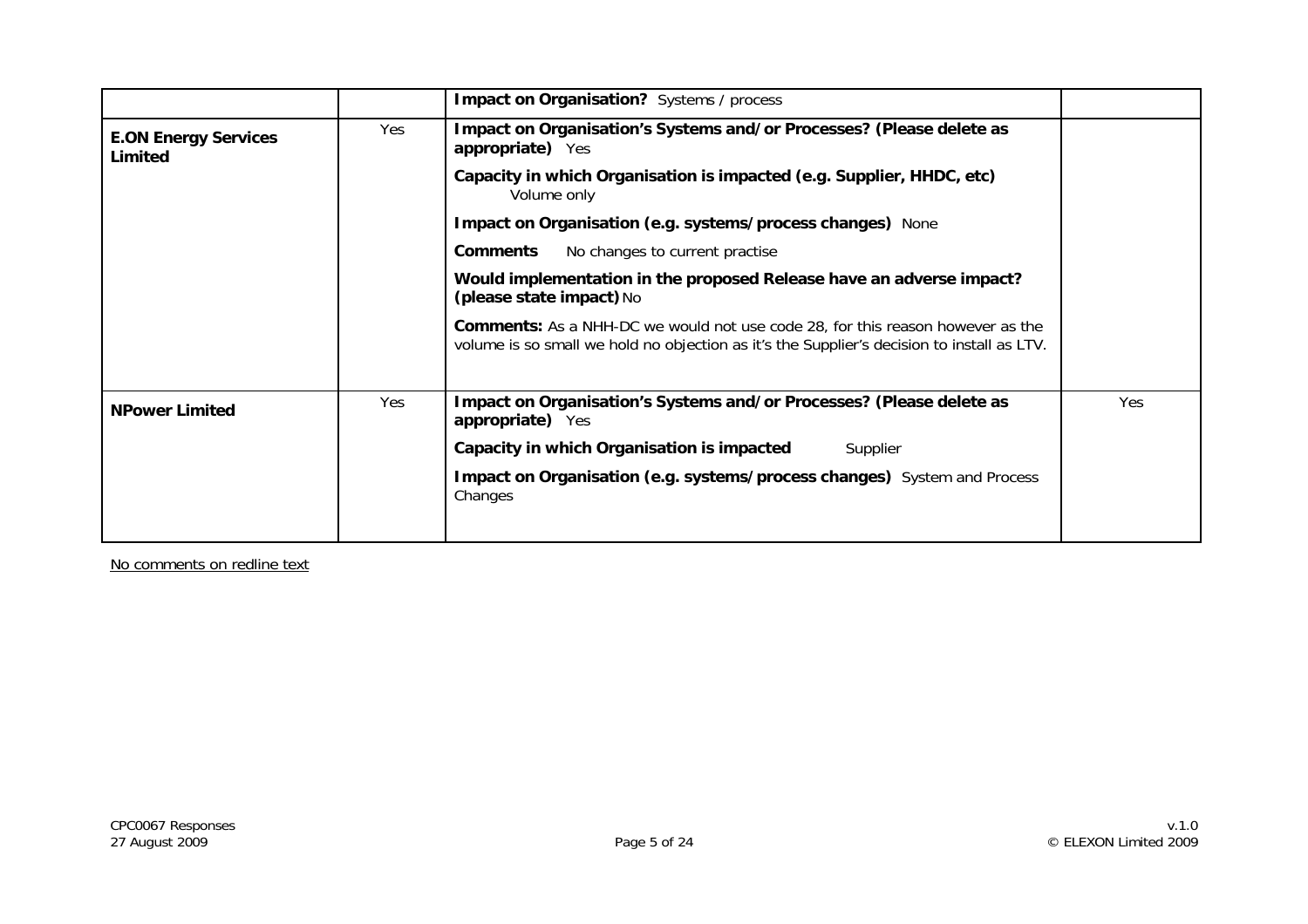## **CP1305 - Use of Site Visit Check Code (SVCC) 20 with additional information in the Long Term Vacant (LTV) process**

| Organisation                                                         | Capacity in which Organisation operates in (Impacted Capacity in Bold<br>as appropriate) | <b>Agreement</b><br>Yes/No | <b>Days Required</b><br>to Implement |
|----------------------------------------------------------------------|------------------------------------------------------------------------------------------|----------------------------|--------------------------------------|
| <b>Central Networks</b>                                              | <b>LDSO</b>                                                                              | Yes                        |                                      |
| <b>Independent Power Networks</b><br>Limited                         | LDSO, UMSO, SMRA                                                                         | <b>Neutral</b>             | N/A                                  |
| <b>GTC</b>                                                           | <b>LDSO</b>                                                                              | <b>Neutral</b>             | $- -$                                |
| Gemserv                                                              | <b>MRASCo Ltd</b>                                                                        | <b>Neutral</b>             |                                      |
| <b>EDF Energy</b>                                                    | Supplier, NHH Agents, HH MOP                                                             | N <sub>0</sub>             | $\qquad \qquad -$                    |
| <b>IMServ Europe</b>                                                 | HHDC, DA and MO NHHDC, DA and MO                                                         | Yes                        | 30                                   |
| <b>EDF Energy Networks</b><br>(EPN,LPN,SPN)<br>EDF Energy (IDNO) Ltd | LDSO, SMRS, UMSO                                                                         | <b>No</b>                  |                                      |
| <b>G4S AccuRead</b>                                                  | NHHDA, NHHDC, NHHMOP, HHMOP                                                              | <b>No</b>                  | $\Omega$                             |
| <b>British Energy Direct Limited</b>                                 | Supplier                                                                                 | Yes                        | 30                                   |
| <b>Scottish Power</b>                                                | Supplier, LDSO, HHDA, NHHDA, HHDC, NHHDC, HHMOA, NHHMOA                                  | Yes                        | $\Omega$                             |
| TMA Data Management Ltd                                              | HHDC, HHDA, NHHDC, NHHDA                                                                 | No                         |                                      |
| Scottish and Southern Energy                                         | Supplier/Generator/ Trader / Party Agent / Distributor                                   | Yes                        | 10 months                            |
| E.ON                                                                 | Supplier                                                                                 | Yes                        | $- -$                                |
| <b>Siemens Metering Services</b>                                     | NHHDC, NHHDA, NHHMO, HHDC, HHDA, HHMO                                                    | Yes                        |                                      |
| <b>E.ON Energy Services Limited</b>                                  | NHHDC MOA                                                                                | Yes                        | $\Omega$                             |
| NPower Limited                                                       | Supplier, Supplier Agents                                                                | Yes                        | 180                                  |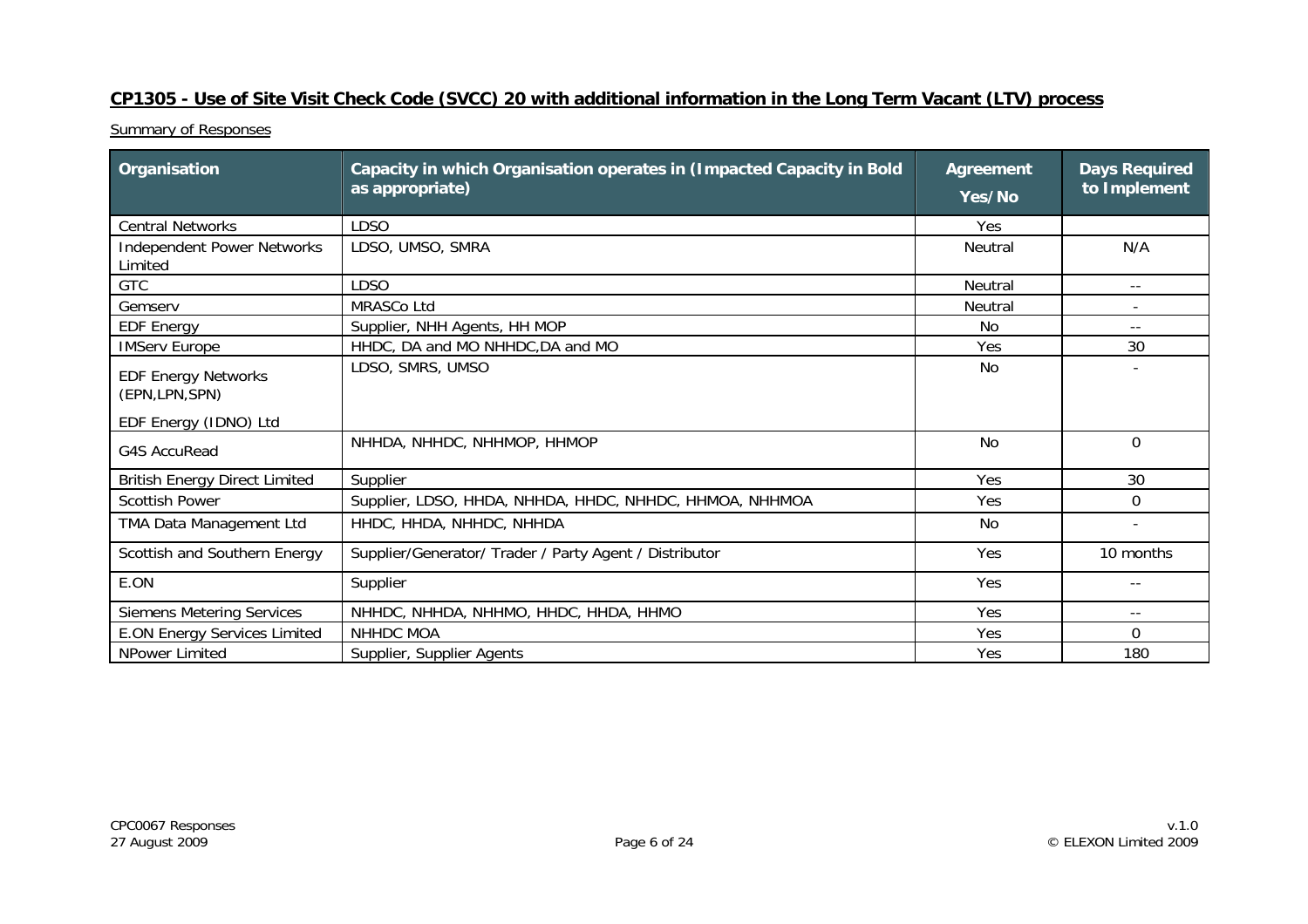| Organisation                                                         | <b>Agreement</b><br>Yes/No | <b>Comments</b>                                                                                                                                                                                                                                                                                                                                                                                                                                                                                                                                            | Impact<br>Yes/No |
|----------------------------------------------------------------------|----------------------------|------------------------------------------------------------------------------------------------------------------------------------------------------------------------------------------------------------------------------------------------------------------------------------------------------------------------------------------------------------------------------------------------------------------------------------------------------------------------------------------------------------------------------------------------------------|------------------|
| <b>Independent Power</b><br><b>Networks Limited</b>                  | Neutral                    | <b>Comment:</b> IPNL are neutral to the proposal. We note that the change document<br>states "We note that this may be difficult to implement as it involves looking at the<br>additional information field which may be difficult to automate. It would be up to the<br>Supplier whether they do so". We hold concerns that if this process is not automated<br>or sufficiently monitored, there is potential for sites to remain in the LTV process if it<br>is assumed that SVCC '20' means the site is vacant without checking the free text<br>field. | No               |
| <b>GTC</b>                                                           | Neutral                    | Impact on Organisation's Systems and/or Processes? No                                                                                                                                                                                                                                                                                                                                                                                                                                                                                                      | No               |
| <b>EDF Energy</b>                                                    | <b>No</b>                  | Please see our comments for CP 1304 as they are also relevant to this CP.<br>Impact on Organisation: We do not currently use this process so change will have<br>no impact.                                                                                                                                                                                                                                                                                                                                                                                |                  |
| <b>IMServ Europe</b>                                                 | Yes                        | These are a sensible set of changes.<br>Capacity in which Organisation is impacted NHHDC<br>Impact on Organisation: Procedural changes only                                                                                                                                                                                                                                                                                                                                                                                                                |                  |
|                                                                      |                            | Implementation: 30<br>Would implementation in the proposed Release have an adverse impact? (please state<br>impact) No                                                                                                                                                                                                                                                                                                                                                                                                                                     |                  |
| <b>EDF Energy Networks</b><br>(EPN,LPN,SPN)<br>EDF Energy (IDNO) Ltd | <b>No</b>                  | If two 02 codes are received within 7 months then that is probably enough to indicate<br>the site is vacant.<br>However we do not agree that codes 18, 19, 20 and 28 on their own indicate that the<br>site is definitely vacant. For example how would no access or insufficient address<br>details mean a site is a vacant one?                                                                                                                                                                                                                          | Yes              |
|                                                                      |                            | Perhaps an alternative might be to allow a facility for two codes to be entered and as<br>long as one was a 02 then it would count as vacant (this would cover a scenario for<br>example where the site was vacant but premises were unsafe - both pieces of<br>information are useful, a second example would be vacant and no access).<br><b>Impact on Organisation's Systems and/or Processes?</b><br>Yes                                                                                                                                               |                  |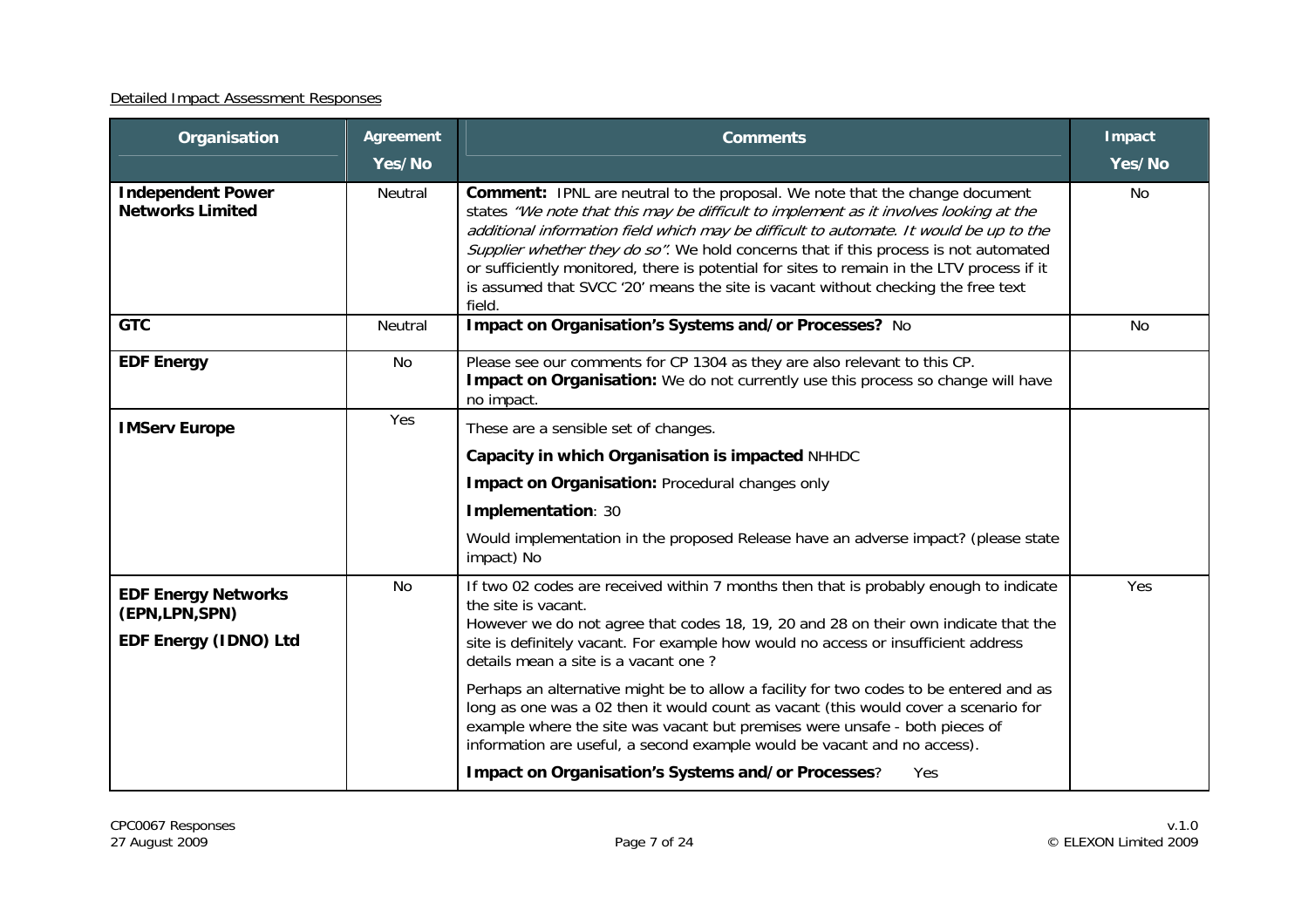|                                               |     | Capacity in which Organisation is impacted<br><b>LDSO</b>                                                                                                                                                                                                                                                                                                                                                                                                                                                                                                                                                                                                                                                                                                                                                                                                                                                                                                 |           |
|-----------------------------------------------|-----|-----------------------------------------------------------------------------------------------------------------------------------------------------------------------------------------------------------------------------------------------------------------------------------------------------------------------------------------------------------------------------------------------------------------------------------------------------------------------------------------------------------------------------------------------------------------------------------------------------------------------------------------------------------------------------------------------------------------------------------------------------------------------------------------------------------------------------------------------------------------------------------------------------------------------------------------------------------|-----------|
|                                               |     | <b>Impact on Organisation</b><br>Processes                                                                                                                                                                                                                                                                                                                                                                                                                                                                                                                                                                                                                                                                                                                                                                                                                                                                                                                |           |
| <b>G4S AccuRead</b>                           | No  | The correct codes should be used instead of allowances made for bad practice/                                                                                                                                                                                                                                                                                                                                                                                                                                                                                                                                                                                                                                                                                                                                                                                                                                                                             | No        |
| <b>British Energy Direct</b><br>Limited       | Yes | Impact on Organisation's Systems and/or Processes? Yes<br>Capacity in which Organisation is impacted? Supplier<br>Impact on Organisation? Process changes<br>Would implementation in the proposed Release have an adverse impact?<br>No. However, as the proposed DCP would be beneficial to us, would it be possible to<br>implement it into the November 2009 Release?                                                                                                                                                                                                                                                                                                                                                                                                                                                                                                                                                                                  | Yes       |
| <b>Scottish Power</b>                         | Yes | Impact on Organisation's Systems and/or Processes? No<br>Impact on Organisation? Document changes only<br>Would implementation in the proposed Release have an adverse impact? No                                                                                                                                                                                                                                                                                                                                                                                                                                                                                                                                                                                                                                                                                                                                                                         | <b>No</b> |
| <b>TMA Data Management Ltd</b>                | No  | Some standardisation is required for the additional info in case of SVC20 for LTV<br>We believe that use of the Additional Information Field should only be on an<br>exceptional basis and as an absolute last resort - as the use of such a free text field<br>more or less precludes any automatic processing; and therefore introduces manual<br>work, costs, human error and wide, hard to control, manage or audit discretionary<br>decision making. We note that in the past SVG has rejected CPs that resort to use of<br>the Additional Information Field on exactly this basis.<br>This CP can only work if some standardisation of additional comments for LTV is<br>introduced, otherwise it will be open to interpretation as to what is additional<br>information that is suitable alongside an SVC of 20 to start the LVT process. It would<br>also be very useful for Supplier, who would like to introduce automation of this<br>process. | <b>No</b> |
| <b>Scottish and Southern</b><br><b>Energy</b> | Yes | Impact on Organisation's Systems and/or Processes? Yes<br>Capacity in which Organisation is impacted? NHHDC, Supplier<br>Impact on Organisation? Significant changes to our system and processes. Extra<br>resourcing requirements.<br>Additional comments: Due to our current IT scheduling, it will not be possible for<br>us meet the proposed implementation date.                                                                                                                                                                                                                                                                                                                                                                                                                                                                                                                                                                                    | Yes       |
| E.ON                                          | Yes | Capacity in which Organisation is impacted? Supplier                                                                                                                                                                                                                                                                                                                                                                                                                                                                                                                                                                                                                                                                                                                                                                                                                                                                                                      | Yes       |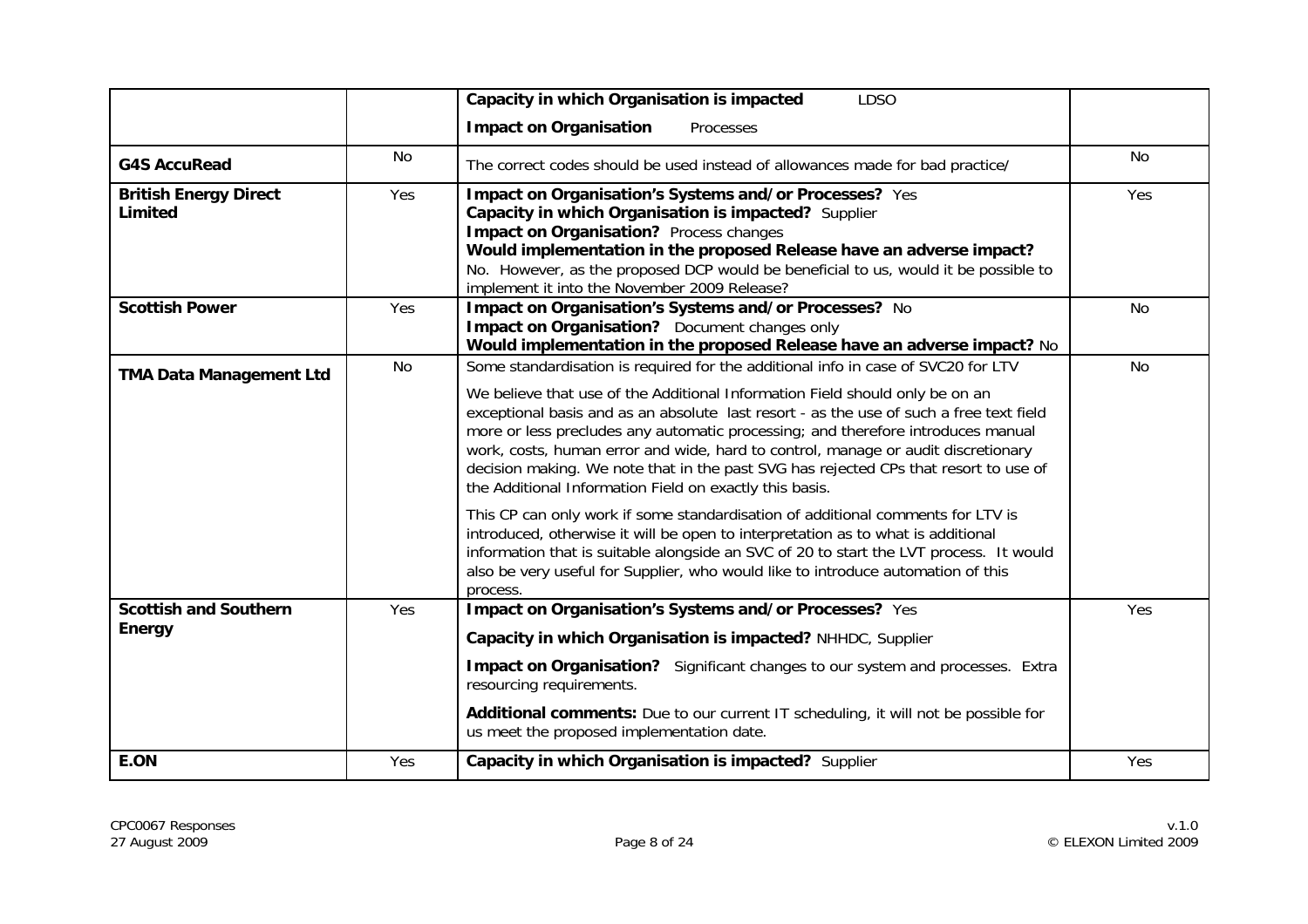| NORW, EELC, ENG, EMEB,<br><b>PGEN</b>  |     | Impact on Organisation? Systems / process                                                                                                                                                                                                                       |     |
|----------------------------------------|-----|-----------------------------------------------------------------------------------------------------------------------------------------------------------------------------------------------------------------------------------------------------------------|-----|
| <b>E.ON Energy Services</b><br>Limited | Yes | Impact on Organisation's Systems and/or Processes? (Please delete as<br>appropriate) Yes                                                                                                                                                                        | Yes |
|                                        |     | Capacity in which Organisation is impacted (e.g. Supplier, HHDC, etc)<br>NHHDC                                                                                                                                                                                  |     |
|                                        |     | Impact on Organisation (e.g. systems/process changes) none                                                                                                                                                                                                      |     |
|                                        |     | Would implementation in the proposed Release have an adverse impact?<br>(please state impact) No                                                                                                                                                                |     |
|                                        |     | <b>Comments:</b> From our prospective we support this to in preference to 1304 as<br>realistically we have scenarios which differentiate between 02 and 20 depending on<br>the meter reader's assessment of the state of the property at the time of the visit. |     |
| <b>NPower Limited</b>                  | yes | Impact on Organisation's Systems and/or Processes? (Please delete as<br>appropriate) Yes                                                                                                                                                                        | Yes |
|                                        |     | Capacity in which Organisation is impacted<br>Supplier                                                                                                                                                                                                          |     |
|                                        |     | Impact on Organisation (e.g. systems/process changes) System and Process                                                                                                                                                                                        |     |
|                                        |     | Would implementation in the proposed Release have an adverse impact? No                                                                                                                                                                                         |     |

No Comments on redline text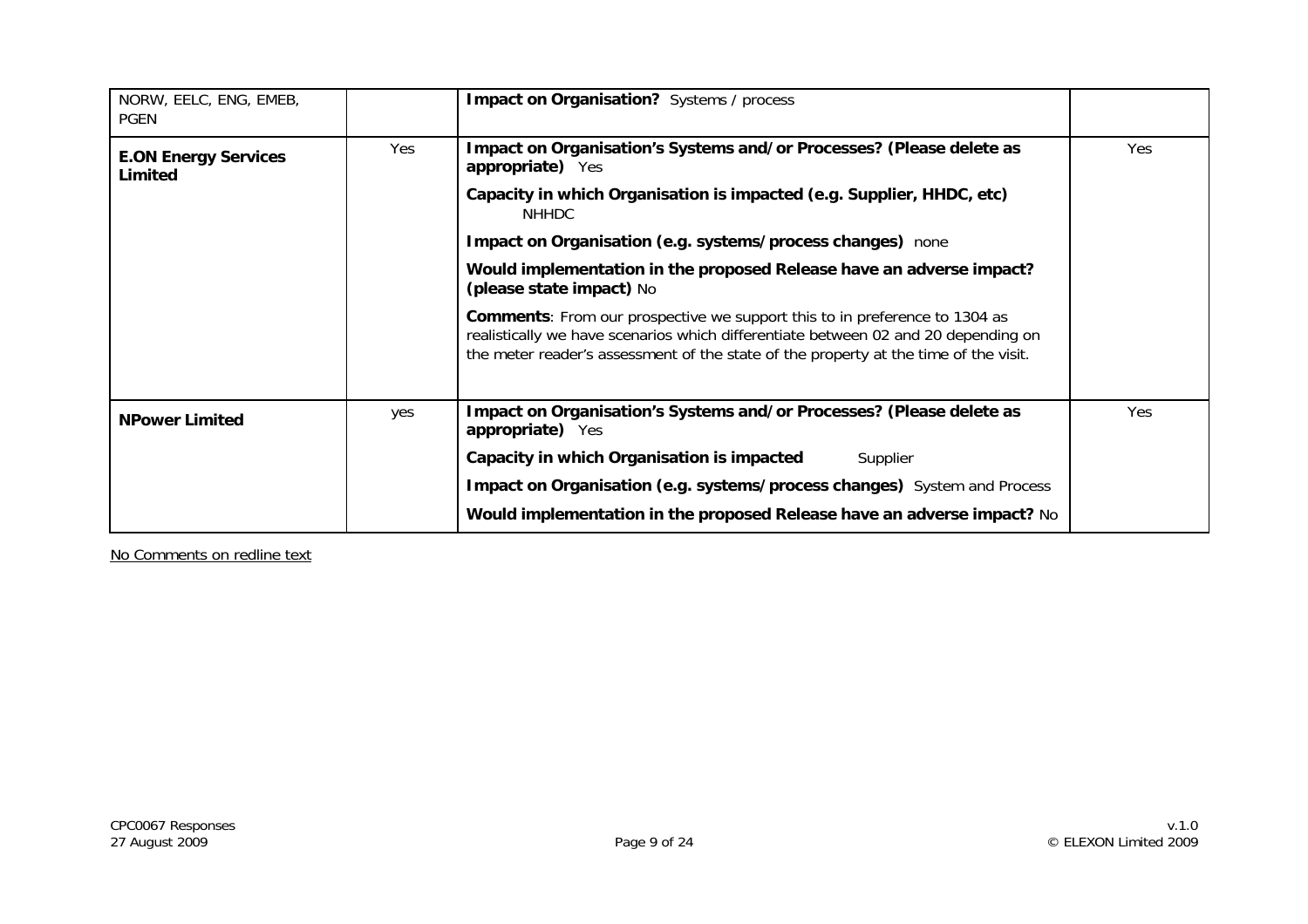## **CP1306 - Removal of second criterion for identifying a site as Long Term Vacant (LTV)**

**Summary of Responses** 

| Organisation                                                           | Capacity in which Organisation operates in (Impacted Capacity in Bold<br>as appropriate) | <b>Agreement</b><br>Yes/No | <b>Days Required</b><br>to Implement |
|------------------------------------------------------------------------|------------------------------------------------------------------------------------------|----------------------------|--------------------------------------|
| <b>Central Networks</b>                                                | <b>LDSO</b>                                                                              | No                         |                                      |
| <b>Independent Power Networks</b><br>Limited                           | LDSO, UMSO, SMRA                                                                         | Yes                        | N/A                                  |
| <b>GTC</b>                                                             | <b>LDSO</b>                                                                              | Neutral                    | $ -$                                 |
| Gemserv                                                                | <b>MRASCo Ltd</b>                                                                        | <b>Neutral</b>             | $- -$                                |
| <b>EDF Energy</b>                                                      | Supplier, NHH Agents, HH MOP                                                             | No                         | $- -$                                |
| <b>IMServ Europe</b>                                                   | HHDC, DA and MO NHHDC, DA and MO                                                         | Yes                        | 30                                   |
| <b>EDF Energy Networks</b><br>(EPN, LPN, SPN)<br>EDF Energy (IDNO) Ltd | LDSO, SMRS, UMSO                                                                         | Yes                        |                                      |
| G4S AccuRead                                                           | NHHDA, NHHDC, NHHMOP, HHMOP                                                              | Yes                        | $\Omega$                             |
| <b>British Energy Direct Limited</b>                                   | Supplier                                                                                 | Yes                        | $- -$                                |
| <b>Scottish Power</b>                                                  | Supplier, LDSO, HHDA, NHHDA, HHDC, NHHDC, HHMOA, NHHMOA                                  | Yes                        | $\Omega$                             |
| TMA Data Management Ltd                                                | HHDC, HHDA, NHHDC, NHHDA                                                                 | Yes                        | $ -$                                 |
| Scottish and Southern Energy                                           | Supplier/Generator/ Trader / Party Agent / Distributor                                   | Yes                        | 15                                   |
| E.ON                                                                   | Supplier                                                                                 | Yes                        | $---$                                |
| <b>Siemens Metering Services</b>                                       | NHHDC, NHHDA, NHHMO, HHDC, HHDA, HHMO                                                    | Yes                        |                                      |
| <b>E.ON Energy Services Limited</b>                                    | NHHDC MOA                                                                                | Yes                        | $\Omega$                             |
| NPower Limited                                                         | Supplier, Supplier Agents                                                                | Yes                        | 180                                  |

| Organisation            | Agreement<br>Yes/No | <b>Comments</b>                                                                                                                                                                                                                                    | Impact<br>Yes/No |
|-------------------------|---------------------|----------------------------------------------------------------------------------------------------------------------------------------------------------------------------------------------------------------------------------------------------|------------------|
| <b>Central Networks</b> | No                  | In many cases the meter will still be accessible even if a site is vacant, for example<br>where the meter is in an external box. In these instances, we believe the meter should<br>still be read to confirm no consumption in the interim period. | No               |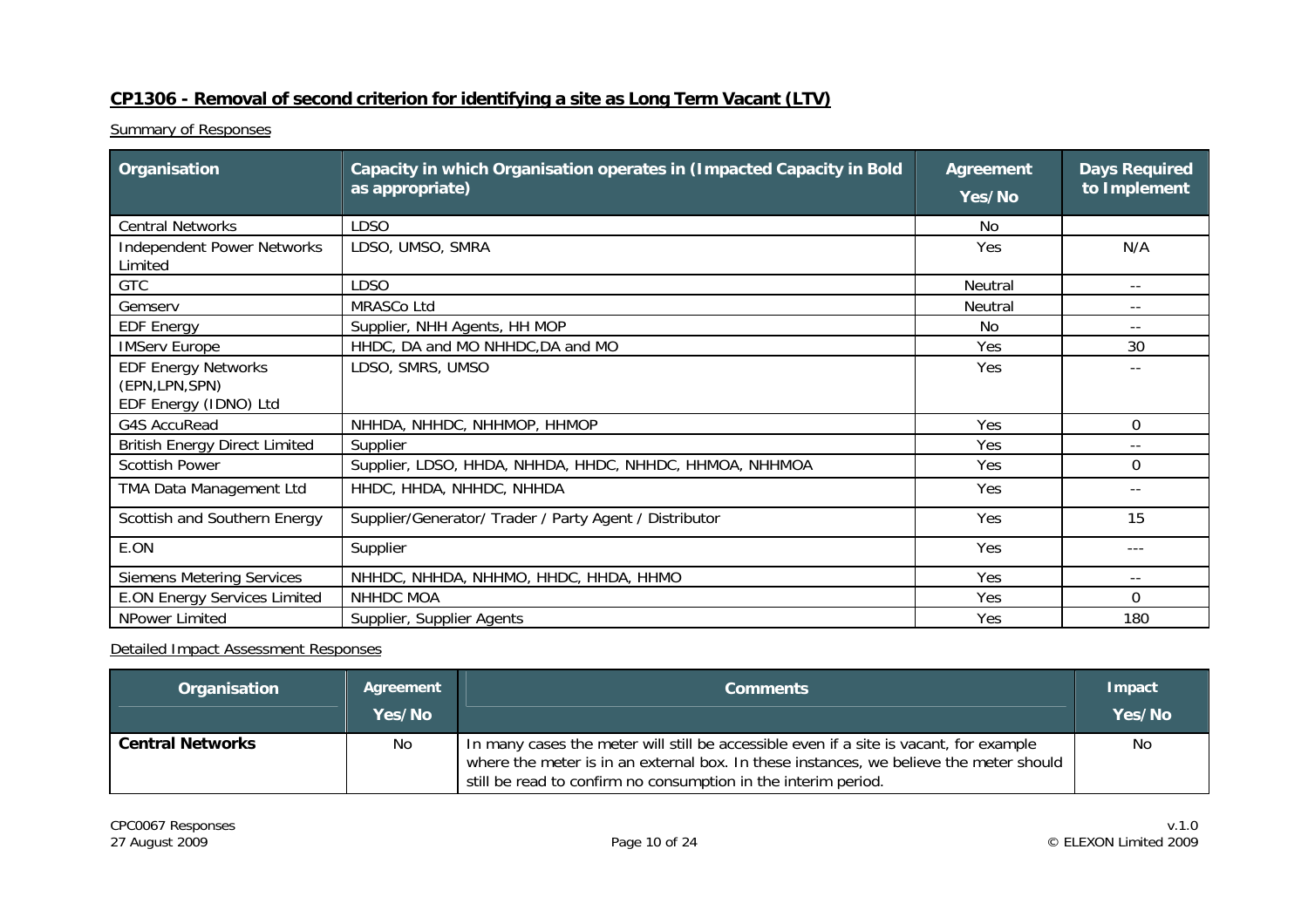| <b>Independent Power</b><br><b>Networks Limited</b> | Yes     | Impact on Organisation's Systems and/or Processes?<br>No<br>Capacity in which Organisation is impacted: LDSO<br><b>Impact on Organisation: None</b><br>Would implementation in the proposed Release have an adverse impact? N/A<br>Impact on Organisation's Systems and/or Processes? No                                                                                                                                                                                                                                                                                                                                                                                                                                                                                                                                                                                                                                                                                                                                                                                                                                                                                                                                                                                                                                                                                                                                                                                                         | No |
|-----------------------------------------------------|---------|--------------------------------------------------------------------------------------------------------------------------------------------------------------------------------------------------------------------------------------------------------------------------------------------------------------------------------------------------------------------------------------------------------------------------------------------------------------------------------------------------------------------------------------------------------------------------------------------------------------------------------------------------------------------------------------------------------------------------------------------------------------------------------------------------------------------------------------------------------------------------------------------------------------------------------------------------------------------------------------------------------------------------------------------------------------------------------------------------------------------------------------------------------------------------------------------------------------------------------------------------------------------------------------------------------------------------------------------------------------------------------------------------------------------------------------------------------------------------------------------------|----|
| <b>GTC</b>                                          | Neutral | Impact on Organisation's Systems and/or Processes? No                                                                                                                                                                                                                                                                                                                                                                                                                                                                                                                                                                                                                                                                                                                                                                                                                                                                                                                                                                                                                                                                                                                                                                                                                                                                                                                                                                                                                                            | No |
| <b>EDF Energy</b>                                   | No      | The fact that Suppliers are ignoring this test, or assuming it is satisfied by a Site Visit<br>Check Code of 02 is a blatant misuse of long term vacant process. This does not mean<br>an appropriate way forward should be to remove test it means that better adherence<br>to full rule set is required and increase examination of these MPANs must be<br>undertaken by Elexon to ensure Suppliers are not misusing this process.<br>Just because site is classed as vacant it does not mean a meter cannot be read and<br>Suppliers must be able to show that they have made every effort to also determine<br>that meter cannot be read before entering as long term vacant. Change suggests<br>Suppliers are using Site Visit Check Code 02 as a sufficient test for meter being unable<br>to be read should have all such MPANs removed from long term vacant process until<br>they can provide meter cannot be read. To prove a meter is not readable they would<br>need to ensure that their meter readers add such details as additional information<br>when using site visit check code 02 for a site to be valid for this process. Elexon's role<br>here should be to ensure settlement integrity and not to allow loopholes in processes<br>and non conclusive information to sway decisions on long term vacant sites.<br>Impact on Organisation's Systems and/or Processes? No<br>Impact on Organisation : We do not currently use this process so change will have<br>no impact. |    |
| <b>IMServ Europe</b>                                | Yes     | These are a sensible set of changes.<br>Capacity in which Organisation is impacted NHHDC                                                                                                                                                                                                                                                                                                                                                                                                                                                                                                                                                                                                                                                                                                                                                                                                                                                                                                                                                                                                                                                                                                                                                                                                                                                                                                                                                                                                         |    |
|                                                     |         | Impact on Organisation: Procedural changes only                                                                                                                                                                                                                                                                                                                                                                                                                                                                                                                                                                                                                                                                                                                                                                                                                                                                                                                                                                                                                                                                                                                                                                                                                                                                                                                                                                                                                                                  |    |
|                                                     |         | Implementation: 30                                                                                                                                                                                                                                                                                                                                                                                                                                                                                                                                                                                                                                                                                                                                                                                                                                                                                                                                                                                                                                                                                                                                                                                                                                                                                                                                                                                                                                                                               |    |
|                                                     |         | Would implementation in the proposed Release have an adverse impact? (please state<br>impact) No                                                                                                                                                                                                                                                                                                                                                                                                                                                                                                                                                                                                                                                                                                                                                                                                                                                                                                                                                                                                                                                                                                                                                                                                                                                                                                                                                                                                 |    |
| <b>British Energy Direct</b>                        | Yes     | Impact on Organisation's Systems and/or Processes? No                                                                                                                                                                                                                                                                                                                                                                                                                                                                                                                                                                                                                                                                                                                                                                                                                                                                                                                                                                                                                                                                                                                                                                                                                                                                                                                                                                                                                                            | No |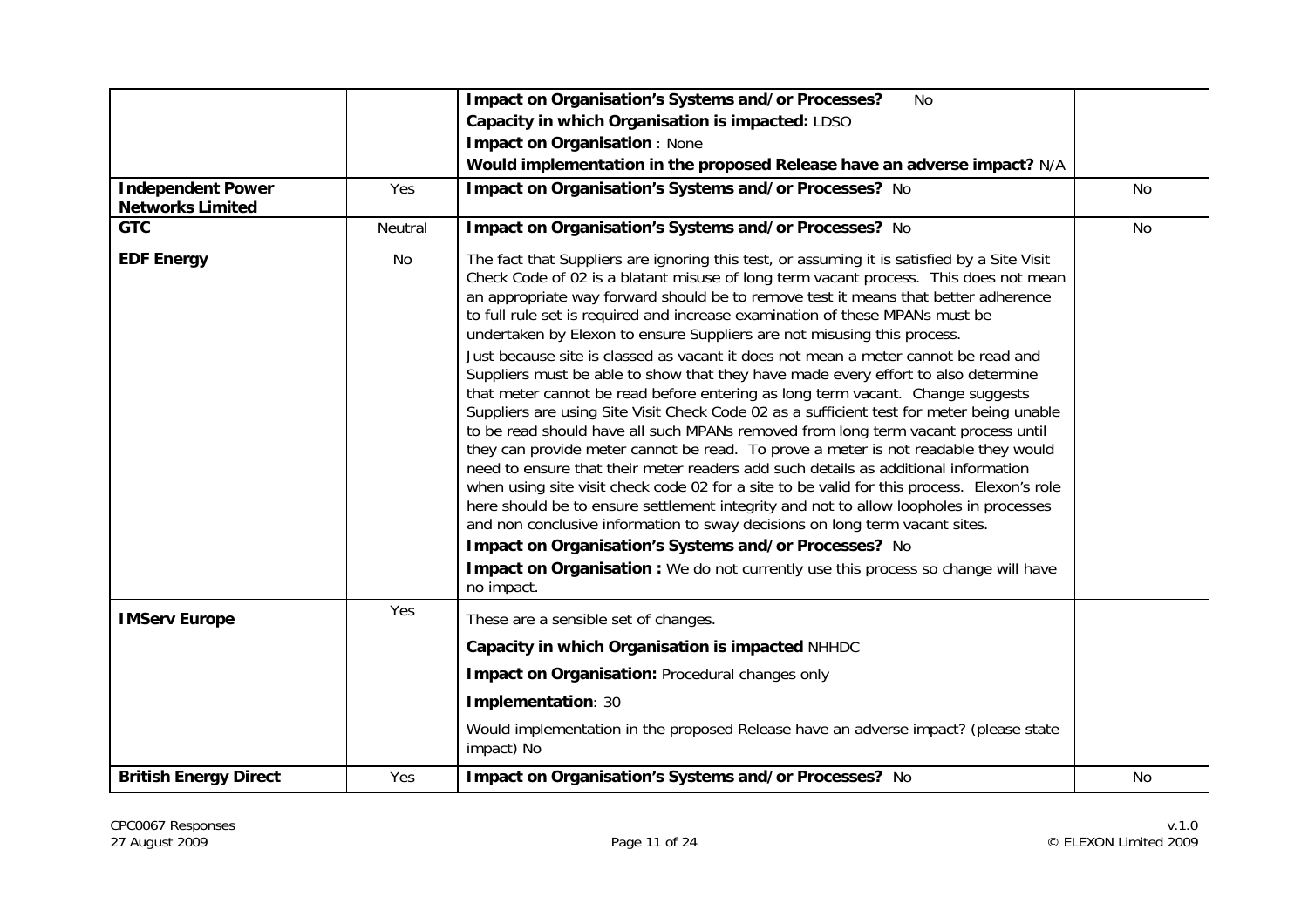| Limited                                |     | Would implementation in the proposed Release have an adverse impact?<br>No. However, as the proposed DCP would be beneficial to us, would it be possible to<br>implement it into the November 2009 Release? |                |
|----------------------------------------|-----|-------------------------------------------------------------------------------------------------------------------------------------------------------------------------------------------------------------|----------------|
| <b>Scottish Power</b>                  | Yes | Impact on Organisation's Systems and/or Processes? No<br>Impact on Organisation? Document changes only<br>Would implementation in the proposed Release have an adverse impact? No                           | No.            |
| <b>Scottish and Southern</b><br>Energy | Yes | Impact on Organisation's Systems and/or Processes? No<br>Capacity in which Organisation is impacted? NHHDC, Supplier<br>Impact on Organisation? Minor procedural changes                                    | N <sub>0</sub> |
| E.ON                                   | Yes | No additional comments.                                                                                                                                                                                     | No             |
| <b>E.ON Energy Services</b><br>Limited | Yes | Impact on Organisation's Systems and/or Processes? (Please delete as<br>appropriate)<br>No.<br>Capacity in which Organisation is impacted (e.g. Supplier, HHDC, etc)                                        |                |
|                                        |     | <b>NHHDC</b>                                                                                                                                                                                                |                |
| <b>NPower Limited</b>                  | Yes | <b>Impact on Organisation's Systems and/or Processes?</b><br>Yes<br>Capacity in which Organisation is impacted<br>Supplier                                                                                  | Yes            |
|                                        |     | Impact on Organisation (e.g. systems/process changes) System and Process<br>Changes                                                                                                                         |                |
|                                        |     | Would implementation in the proposed Release have an adverse impact?<br>No                                                                                                                                  |                |

No comments on redline text

# **CP1307 - Minor Changes to the Long Term Vacant Site Process**

| Organisation            | Capacity in which Organisation operates in (Impacted Capacity in Bold | Agreement | <b>Days Required</b> |
|-------------------------|-----------------------------------------------------------------------|-----------|----------------------|
|                         | as appropriate)                                                       | Yes/No    | to Implement         |
| <b>Central Networks</b> | LDSO                                                                  | Yes       |                      |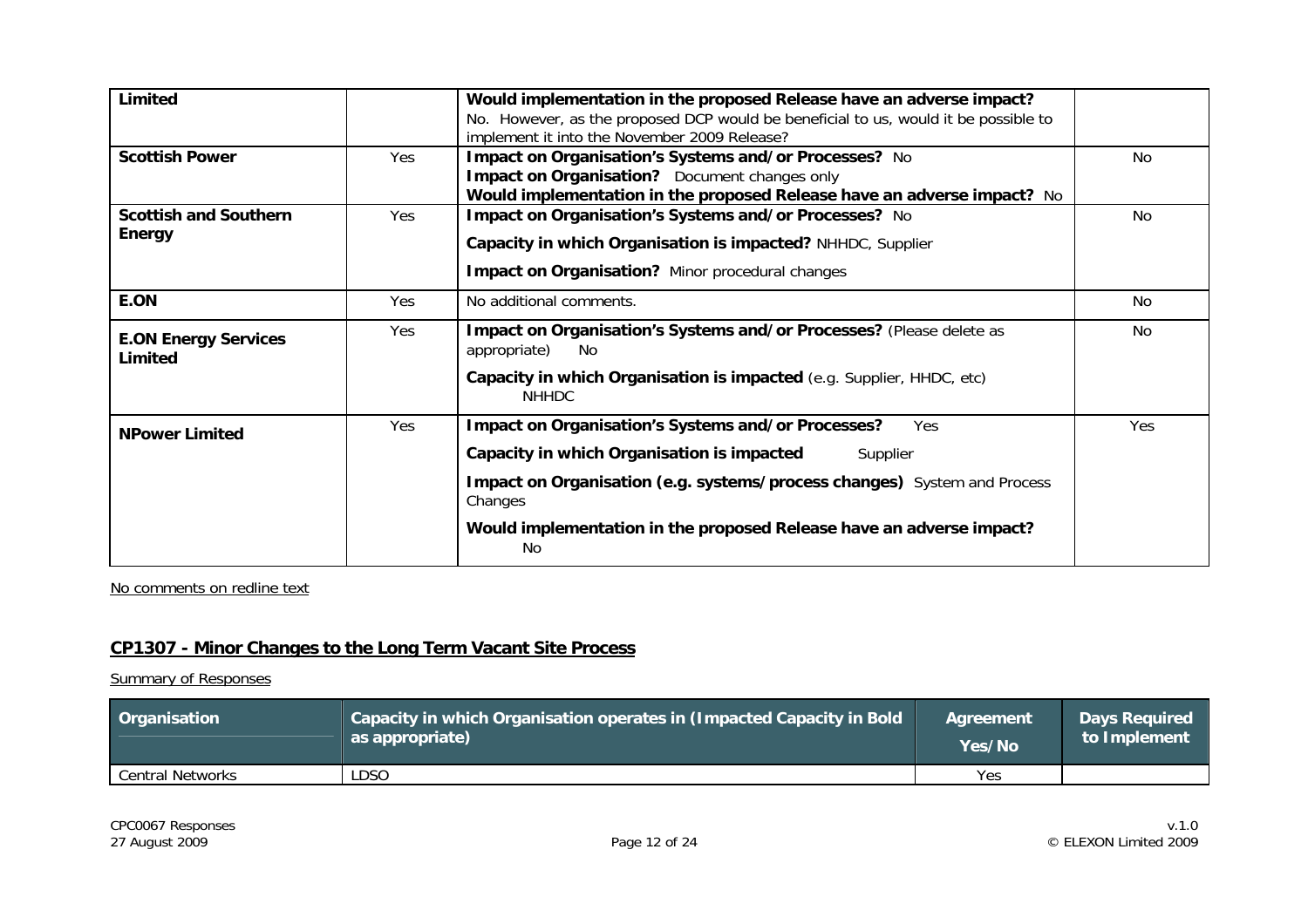| <b>Independent Power Networks</b><br>Limited  | LDSO, UMSO, SMRA                                        | Yes                 | N/A   |
|-----------------------------------------------|---------------------------------------------------------|---------------------|-------|
| <b>GTC</b>                                    | <b>LDSO</b>                                             | Neutral             | $- -$ |
| Gemserv                                       | MRASCo Ltd                                              | Neutral             |       |
| <b>EDF Energy</b>                             | Supplier, NHH Agents, HH MOP                            | Yes                 | $- -$ |
| <b>IMServ Europe</b>                          | HHDC, DA and MO NHHDC, DA and MO                        | Yes                 | 30    |
| <b>EDF Energy Networks</b><br>(EPN, LPN, SPN) | LDSO, SMRS, UMSO                                        | Yes                 | --    |
| EDF Energy (IDNO) Ltd                         |                                                         |                     |       |
| G4S AccuRead                                  | NHHDA, NHHDC, NHHMOP, HHMOP                             | No                  | 90    |
| <b>British Energy Direct Limited</b>          | <b>Supplier</b>                                         | Yes                 | 30    |
| <b>Scottish Power</b>                         | Supplier, LDSO, HHDA, NHHDA, HHDC, NHHDC, HHMOA, NHHMOA | Yes                 | 0     |
| TMA Data Management Ltd                       | HHDC, HHDA, NHHDC, NHHDA                                | Yes                 | 30    |
| Scottish and Southern Energy                  | Supplier/Generator/ Trader / Party Agent / Distributor  | Yes                 | 15    |
| E.ON                                          | Supplier                                                | Yes                 | $- -$ |
| <b>Siemens Metering Services</b>              | NHHDC, NHHDA, NHHMO, HHDC, HHDA, HHMO                   | Yes                 | 120   |
| <b>E.ON Energy Services Limited</b>           | <b>NHHDC MOA</b>                                        | Yes                 | 30    |
| NPower Limited                                | Supplier, Supplier Agents                               | <b>SEE Comments</b> | 180   |

| Organisation                                        | Agreement<br>Yes/No | <b>Comments</b>                                                                                                                                                                                                                                                                              | Impact<br>Yes/No |
|-----------------------------------------------------|---------------------|----------------------------------------------------------------------------------------------------------------------------------------------------------------------------------------------------------------------------------------------------------------------------------------------|------------------|
| <b>Independent Power</b><br><b>Networks Limited</b> | Yes                 | Impact on Organisation's Systems and/or Processes? No                                                                                                                                                                                                                                        | No               |
| <b>GTC</b>                                          | Neutral             | Impact on Organisation's Systems and/or Processes? No                                                                                                                                                                                                                                        | No               |
| <b>EDF Energy</b>                                   | Yes.                | <b>Comments:</b> With regard to point 3 we do not feel that this should be an optional<br>process if date for initial deemed read has yet to pass RF. Withdrawing and replacing<br>such reads would seem to be better for maintaining settlement accuracy and as such<br>should be mandated. |                  |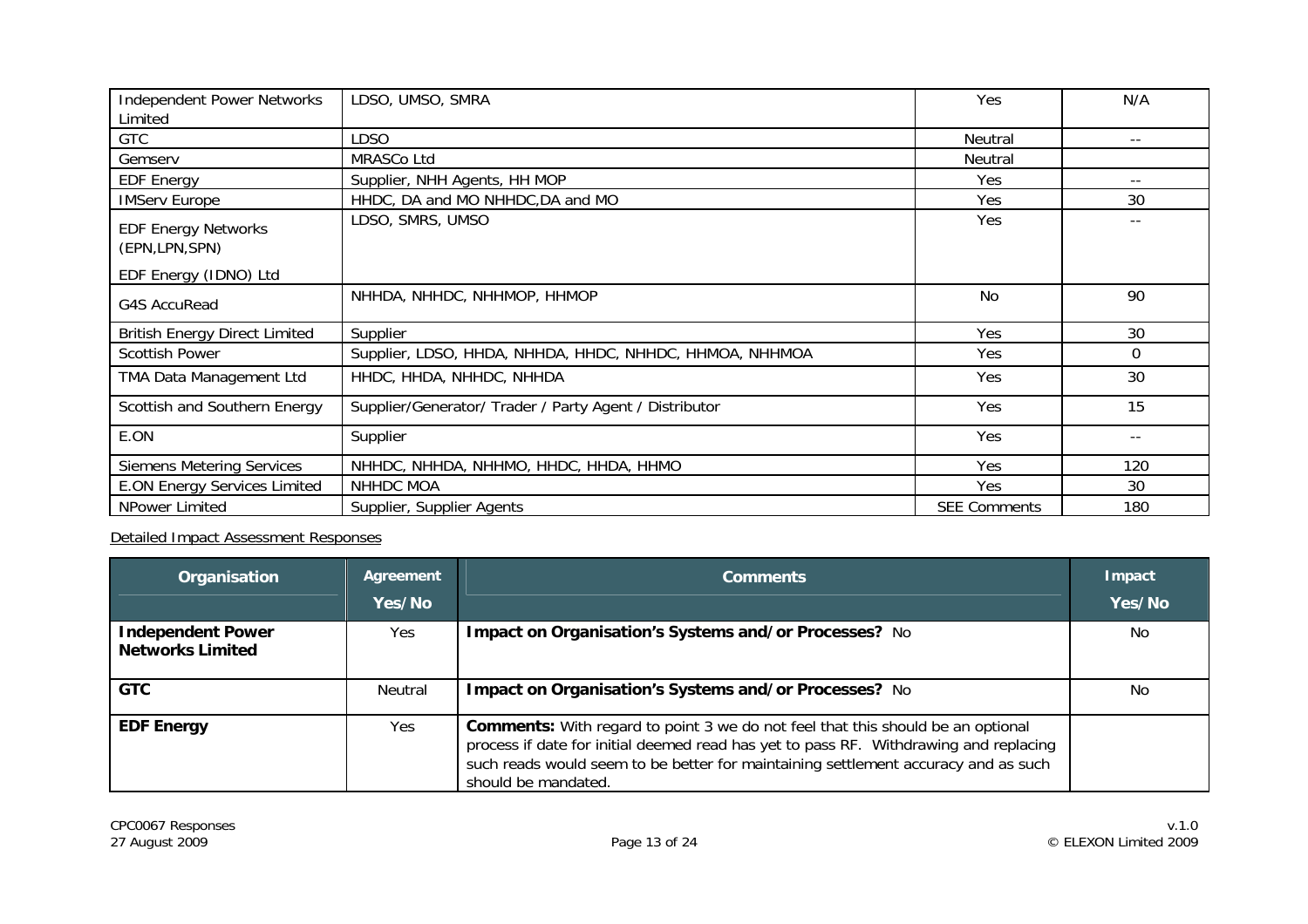|                                         |     | Impact on Organisation : We do not currently use this process so change will have<br>no impact.                                                                                                                                                                                                                                                                          |           |
|-----------------------------------------|-----|--------------------------------------------------------------------------------------------------------------------------------------------------------------------------------------------------------------------------------------------------------------------------------------------------------------------------------------------------------------------------|-----------|
| <b>IMServ Europe</b>                    | Yes | These are a sensible set of changes.                                                                                                                                                                                                                                                                                                                                     |           |
|                                         |     | Capacity in which Organisation is impacted NHHDC                                                                                                                                                                                                                                                                                                                         |           |
|                                         |     | Impact on Organisation: Procedural changes only                                                                                                                                                                                                                                                                                                                          |           |
|                                         |     | Implementation: 30                                                                                                                                                                                                                                                                                                                                                       |           |
|                                         |     | Would implementation in the proposed Release have an adverse impact? (please state<br>impact) No                                                                                                                                                                                                                                                                         |           |
| <b>G4S AccuRead</b>                     | No  | These minor changes affect a great deal of the LTV process and some of it seems like<br>a waste of time and effort to change it. Overall the whole CP should be re-considered.                                                                                                                                                                                           |           |
|                                         |     | 1. The change is sound in principle but should also consider that only site reads<br>that are taken after the LTV initiation date should cause a stop to the LTV<br>process.                                                                                                                                                                                             |           |
|                                         |     | 2. I must have misunderstood this section as it appears to pointlessly describe<br>the already functioning EAC/AA calculation process?                                                                                                                                                                                                                                   |           |
|                                         |     | The change is sound in principle but there should be no reliance placed on the<br>supplier to initiate the fixing of these reads.                                                                                                                                                                                                                                        |           |
|                                         |     | Impact on Organisation's Systems and/or Processes?<br>Yes                                                                                                                                                                                                                                                                                                                |           |
|                                         |     | Capacity in which Organisation is impacted<br><b>NHHDC</b>                                                                                                                                                                                                                                                                                                               |           |
|                                         |     | Impact on Organisation (e.g. systems/process changes)<br>Process changes<br>would be required to initiate monitoring and replacing LTV reads as per solution part 3                                                                                                                                                                                                      |           |
|                                         |     | Implementation 90                                                                                                                                                                                                                                                                                                                                                        |           |
| <b>British Energy Direct</b><br>Limited | Yes | Impact on Organisation's Systems and/or Processes? Yes<br>Capacity in which Organisation is impacted? Supplier<br>Impact on Organisation? Process changes<br>Would implementation in the proposed Release have an adverse impact?<br>No. However, as the proposed DCP would be beneficial to us, would it be possible to<br>implement it into the November 2009 Release? | Yes       |
| <b>Scottish Power</b>                   | Yes | Impact on Organisation's Systems and/or Processes? No<br><b>Impact on Organisation?</b> Document changes only                                                                                                                                                                                                                                                            | <b>No</b> |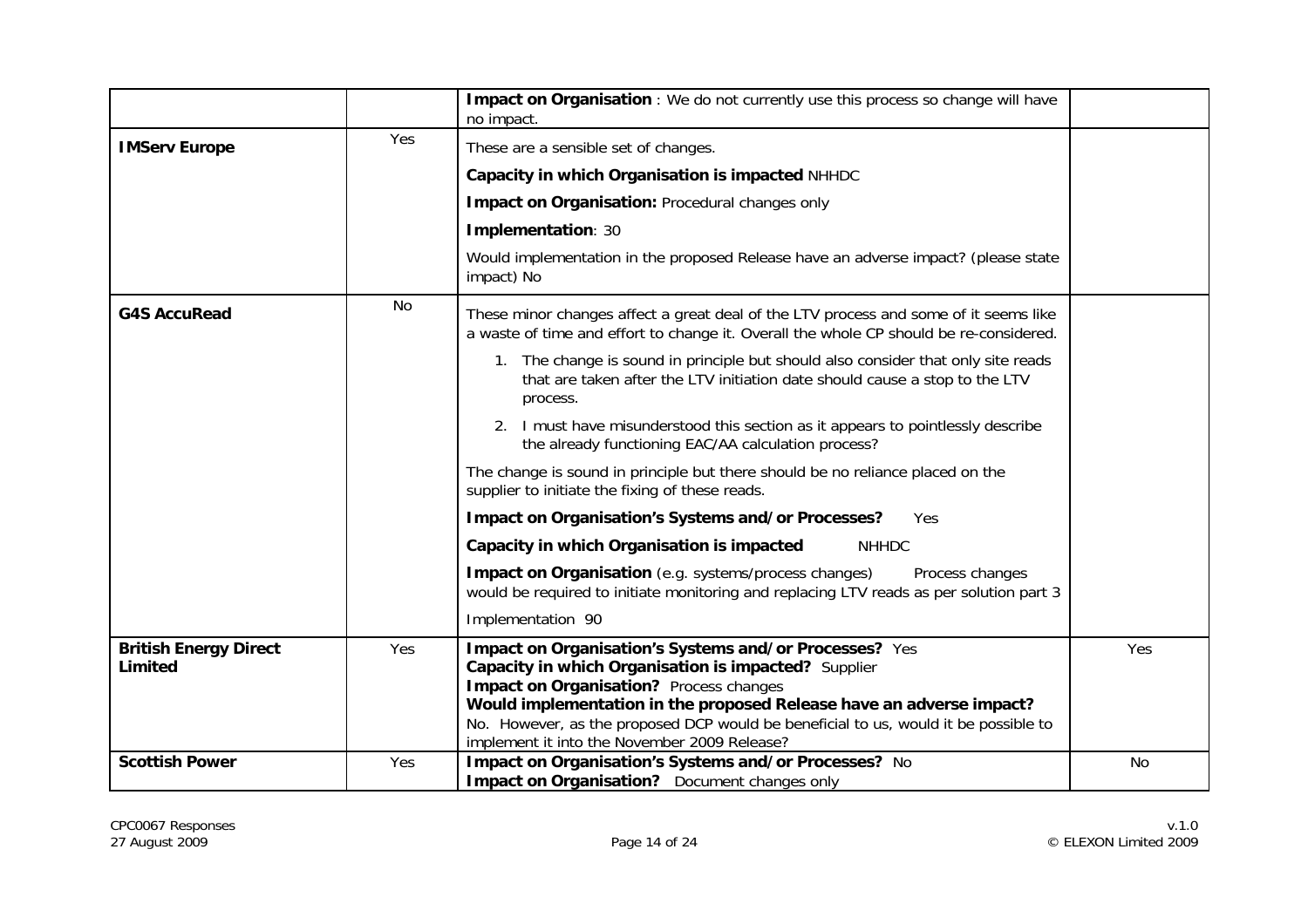|                                               |          | Would implementation in the proposed Release have an adverse impact? No                                                                                                                                                                                                  |        |
|-----------------------------------------------|----------|--------------------------------------------------------------------------------------------------------------------------------------------------------------------------------------------------------------------------------------------------------------------------|--------|
| <b>TMA Data Management Ltd</b>                | Yes      | Impact on Organisation's Systems and/or Processes? Yes<br>Capacity in which Organisation is impacted NHHDC<br><b>Impact on Organisation Process</b><br>How much Implementation Notification is required from receipt of<br>approved redline text changes?<br>30          | Yes    |
| <b>Scottish and Southern</b><br><b>Energy</b> | Yes      | Impact on Organisation's Systems and/or Processes? Yes<br>Capacity in which Organisation is impacted Supplier, NHHDC<br><b>Impact on Organisation Minor procedural changes</b>                                                                                           | Yes    |
| E.ON                                          | Supplier | Capacity in which Organisation is impacted? Supplier / NHHDC                                                                                                                                                                                                             | Yes/No |
|                                               |          | Impact on Organisation? Systems / process                                                                                                                                                                                                                                |        |
|                                               |          | Other comments: E.ON think that clarity is needed, as the change supposes that an<br>LTV deem cannot be withdrawn under current rules. It would appear that withdrawal<br>of an LTV deem is possible under normal circumstances, subject to the fluidity of the<br>data. |        |
| <b>Siemens Metering Services</b>              | Yes      | Impact on Organisation's Systems and/or Processes? Yes                                                                                                                                                                                                                   |        |
|                                               |          | Capacity in which Organisation is impacted)<br><b>NHHDC</b>                                                                                                                                                                                                              |        |
|                                               |          | Impact on Organisation (e.g. systems/process changes) Complex process<br>changes would be required to facilitate the 3rd solution.                                                                                                                                       |        |
|                                               |          | How much Implementation Notification is required from receipt of<br>approved redline text changes? 120                                                                                                                                                                   |        |
|                                               |          | <b>Comments:</b> We would need a minimum of 4 months to implement the 3rd solution of<br>this CP.                                                                                                                                                                        |        |
|                                               |          | Would implementation in the proposed Release have an adverse impact? (please state<br>impact)                                                                                                                                                                            |        |
|                                               |          | Please provide details of the associated costs on your organisation to implement the<br>change. (If you would like any details to remain confidential and only for use by the<br>Panel/Panel Committees when making a decision only please indicate accordingly).        |        |
|                                               |          | Costs are unknown at this time, as they would be impacted by any increase in                                                                                                                                                                                             |        |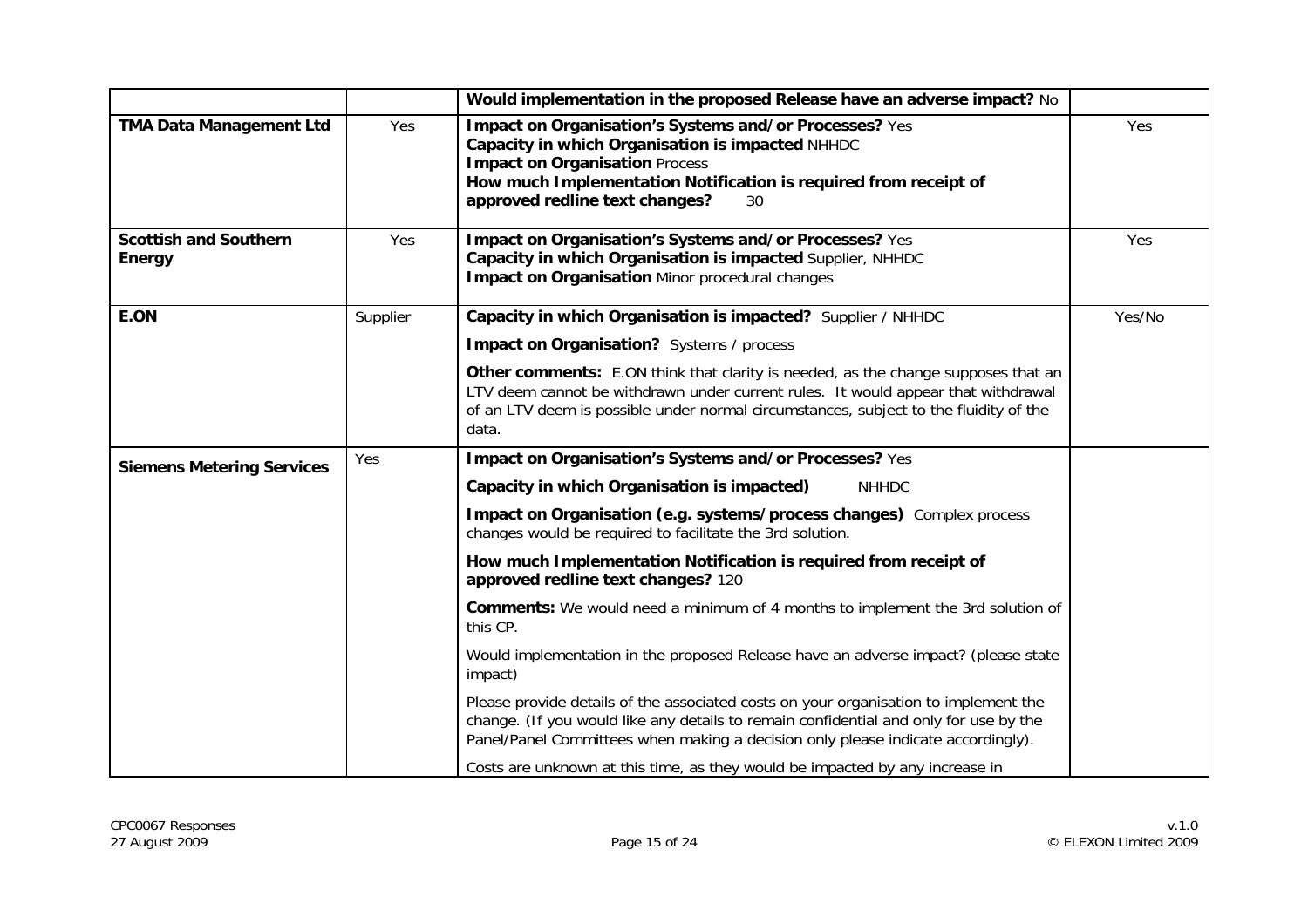|  | I Supplier requests to change readings (in relation to part 3). |  |
|--|-----------------------------------------------------------------|--|
|  |                                                                 |  |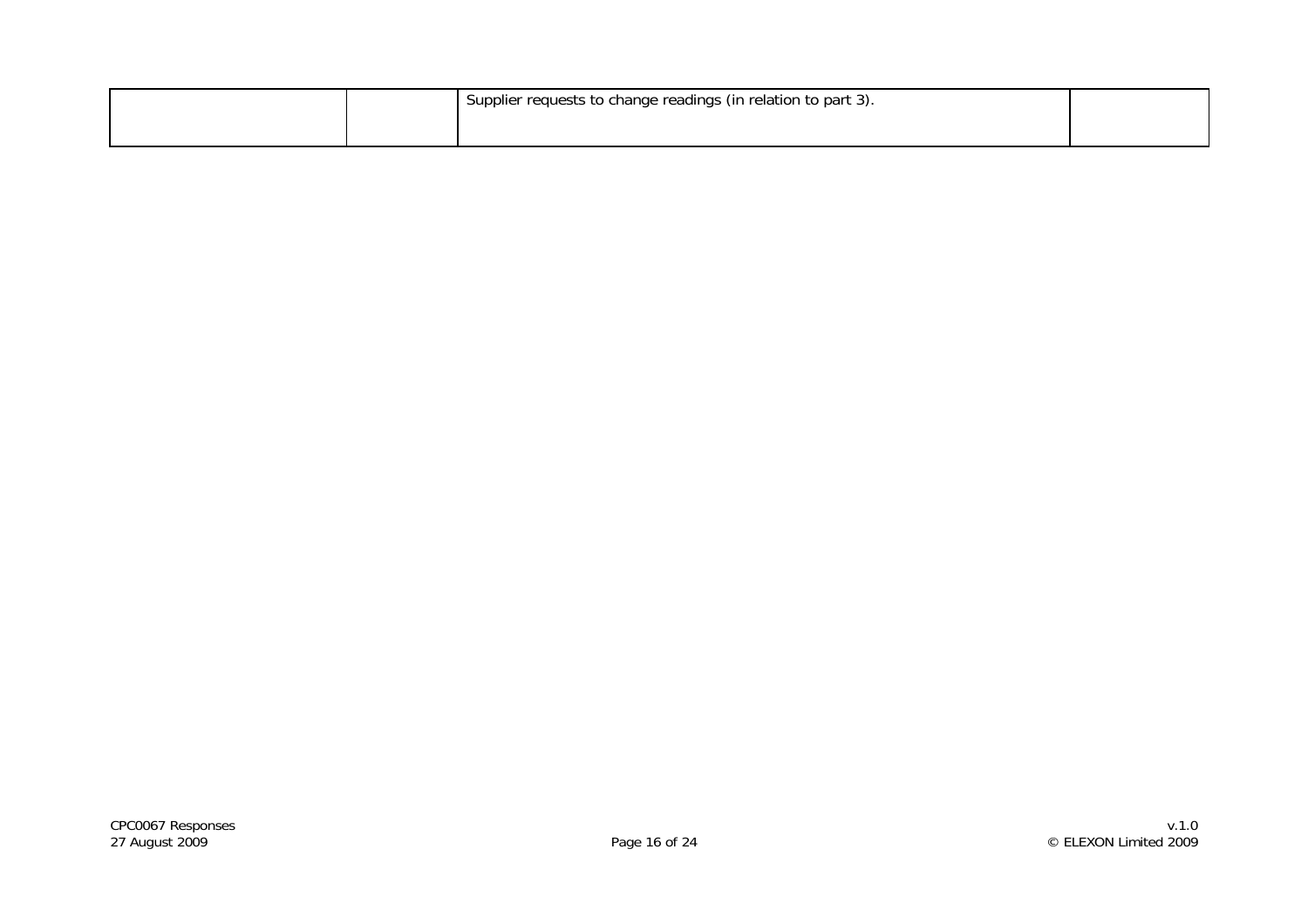| <b>E.ON Energy Services</b> | Yes                                          | Impact on Organisation's Systems and/or Processes?<br>Yes                                                                                                                                                                                                                                                                                                                                                                                                         | Yes |
|-----------------------------|----------------------------------------------|-------------------------------------------------------------------------------------------------------------------------------------------------------------------------------------------------------------------------------------------------------------------------------------------------------------------------------------------------------------------------------------------------------------------------------------------------------------------|-----|
| Limited                     |                                              | Capacity in which Organisation is impacted<br><b>NHHDC</b>                                                                                                                                                                                                                                                                                                                                                                                                        |     |
|                             |                                              | Impact on Organisation (e.g. systems/process changes) Manual Process<br>change only                                                                                                                                                                                                                                                                                                                                                                               |     |
|                             |                                              | How much Implementation Notification is required from receipt of<br>approved redline text changes?                                                                                                                                                                                                                                                                                                                                                                |     |
|                             |                                              | No. of Calendar Days 30                                                                                                                                                                                                                                                                                                                                                                                                                                           |     |
|                             |                                              | Training Material and roll-out. Work alongside supplier on how they<br><b>Comments</b><br>would send work stream through.                                                                                                                                                                                                                                                                                                                                         |     |
|                             |                                              | Would implementation in the proposed Release have an adverse impact?<br>(please state impact) No                                                                                                                                                                                                                                                                                                                                                                  |     |
|                             |                                              | <b>Comments: New Manual process to work this</b>                                                                                                                                                                                                                                                                                                                                                                                                                  |     |
|                             |                                              |                                                                                                                                                                                                                                                                                                                                                                                                                                                                   |     |
| <b>NPower Limited</b>       | <b>Yes Solution</b><br>2. No<br>Solution 1&3 | We believe these solutions should be split into 3 different Change Proposals and not<br>combined.                                                                                                                                                                                                                                                                                                                                                                 |     |
|                             |                                              | <b>Solution 1</b> - Reject this Solution - The Long Term Vacant (LTV) process should be<br>based on clearly defined data items. Even though the (J0040) 'Register Reading' is<br>synonymous with "Meter Reading", it is preferred that the reference remains to the<br>process INPUT rather than the process Output. This would avoid any potential<br>confusion with any reference to 'estimated' meter readings (e.g. within the supplier's<br>billing system). |     |
|                             |                                              | <b>Solution 2</b> – Agree that section 4.15.5 should be amended to state the end date for<br>a Long Term Vacant Period should be the date before the date of the Meter reading<br>obtained to end the period.                                                                                                                                                                                                                                                     |     |
|                             |                                              | <b>Solution 3</b> – Reject this Solution - With reference to the proposed text (3.3.8.4.1)<br>(red-line version) the action stated is "Send notification that the deemed initial meter                                                                                                                                                                                                                                                                            |     |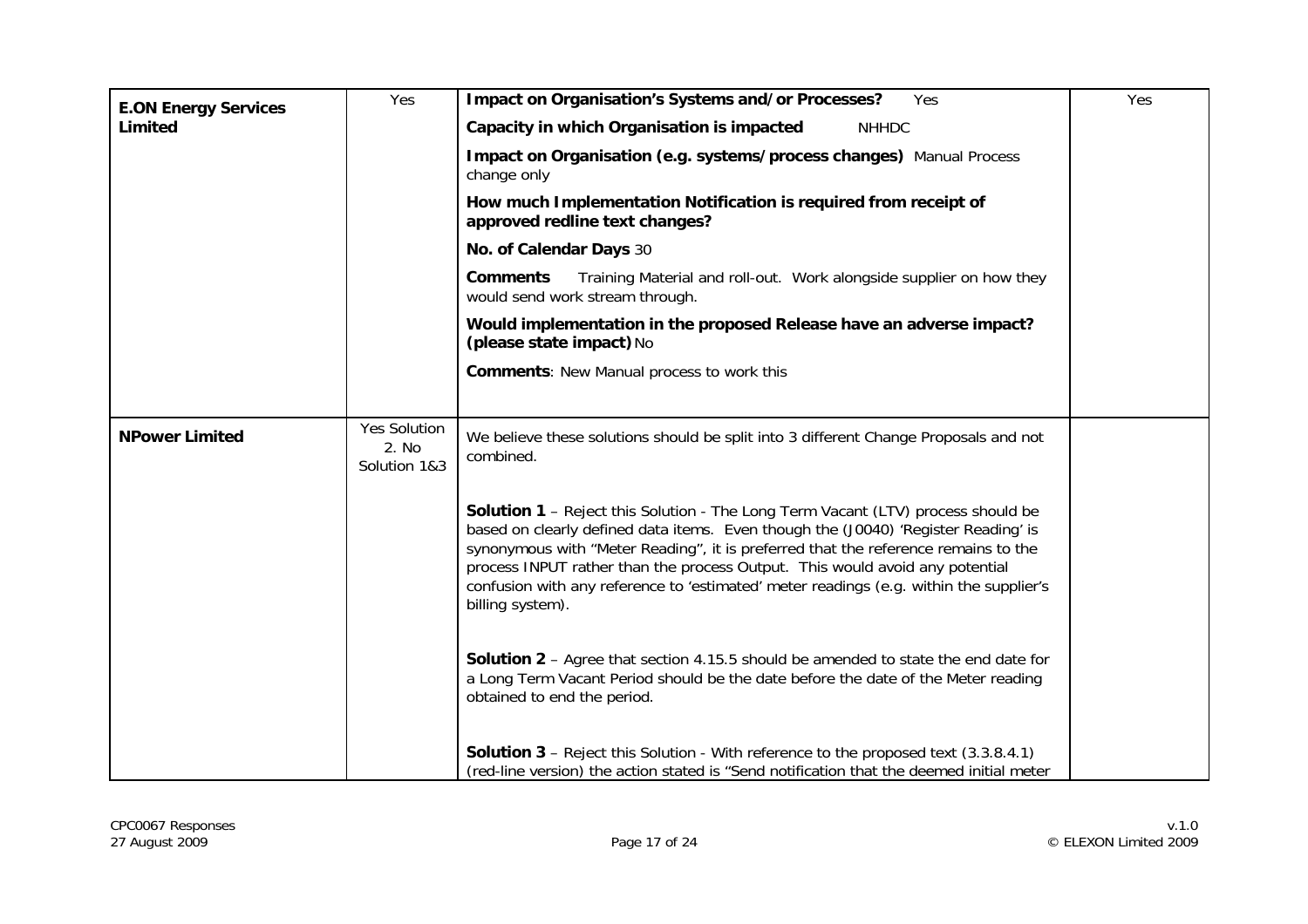| register reading(s) at the start of the Long Term Vacant period is incorrect. Instruct<br>whether or not to replace the withdrawn reading with the reading taken at the end of<br>the Long Term Vacant Period, in accordance with Appendix 4.5"<br>It is proposed that a consistent approach should be applied if it was felt that the<br>deemed initial meter reading for the Long Term Period was incorrect. For example<br>alter the text for 3.3.8.4.1 to<br>"Send notification that the deemed initial meter register reading(s) at the start of the<br>Long Term Vacant period is incorrect. Instruct whether or not to replace the<br>withdrawn reading with the reading taken at the end of the Long Term Vacant Period,<br>in accordance with Appendix 4.5"<br>This change proposal does not provide enough clarity as to how the NHHDC would<br>handle an instance involving crystallised data and seek more clarity. |  |
|---------------------------------------------------------------------------------------------------------------------------------------------------------------------------------------------------------------------------------------------------------------------------------------------------------------------------------------------------------------------------------------------------------------------------------------------------------------------------------------------------------------------------------------------------------------------------------------------------------------------------------------------------------------------------------------------------------------------------------------------------------------------------------------------------------------------------------------------------------------------------------------------------------------------------------|--|
| Impact on Organisation's Systems and/or Processes? (Please delete as<br>appropriate)<br>Yes                                                                                                                                                                                                                                                                                                                                                                                                                                                                                                                                                                                                                                                                                                                                                                                                                                     |  |
| Capacity in which Organisation is impacted (e.g. Supplier, HHDC, etc)<br>Supplier, NHHDC                                                                                                                                                                                                                                                                                                                                                                                                                                                                                                                                                                                                                                                                                                                                                                                                                                        |  |
| Impact on Organisation (e.g. systems/process changes)<br>System and Process<br>Impact                                                                                                                                                                                                                                                                                                                                                                                                                                                                                                                                                                                                                                                                                                                                                                                                                                           |  |
| How much Implementation Notification is required from receipt of<br>approved redline text changes?                                                                                                                                                                                                                                                                                                                                                                                                                                                                                                                                                                                                                                                                                                                                                                                                                              |  |
| No. of Calendar Days<br>180                                                                                                                                                                                                                                                                                                                                                                                                                                                                                                                                                                                                                                                                                                                                                                                                                                                                                                     |  |
| Would implementation in the proposed Release have an adverse<br>Comments<br>impact? (please state impact)<br>No                                                                                                                                                                                                                                                                                                                                                                                                                                                                                                                                                                                                                                                                                                                                                                                                                 |  |
|                                                                                                                                                                                                                                                                                                                                                                                                                                                                                                                                                                                                                                                                                                                                                                                                                                                                                                                                 |  |

#### **Comments on redline text**

| No. | Organisation                   | <b>Document</b><br>name (e.g.<br>BSCPXXXX/C<br>oPX) | Location<br>(Section and<br>paragraph<br>numbers) | <b>Severity Code</b><br>$(H/M/L - see$<br>below) | <b>Comments by Reviewer</b>                                           |
|-----|--------------------------------|-----------------------------------------------------|---------------------------------------------------|--------------------------------------------------|-----------------------------------------------------------------------|
|     | E.ON Energy<br><b>Services</b> | BSCP504                                             | 4.5.2 RED<br><b>TEXT</b>                          | MEDIUM                                           | The term "INITIAL reading" can be interpreted as two different things |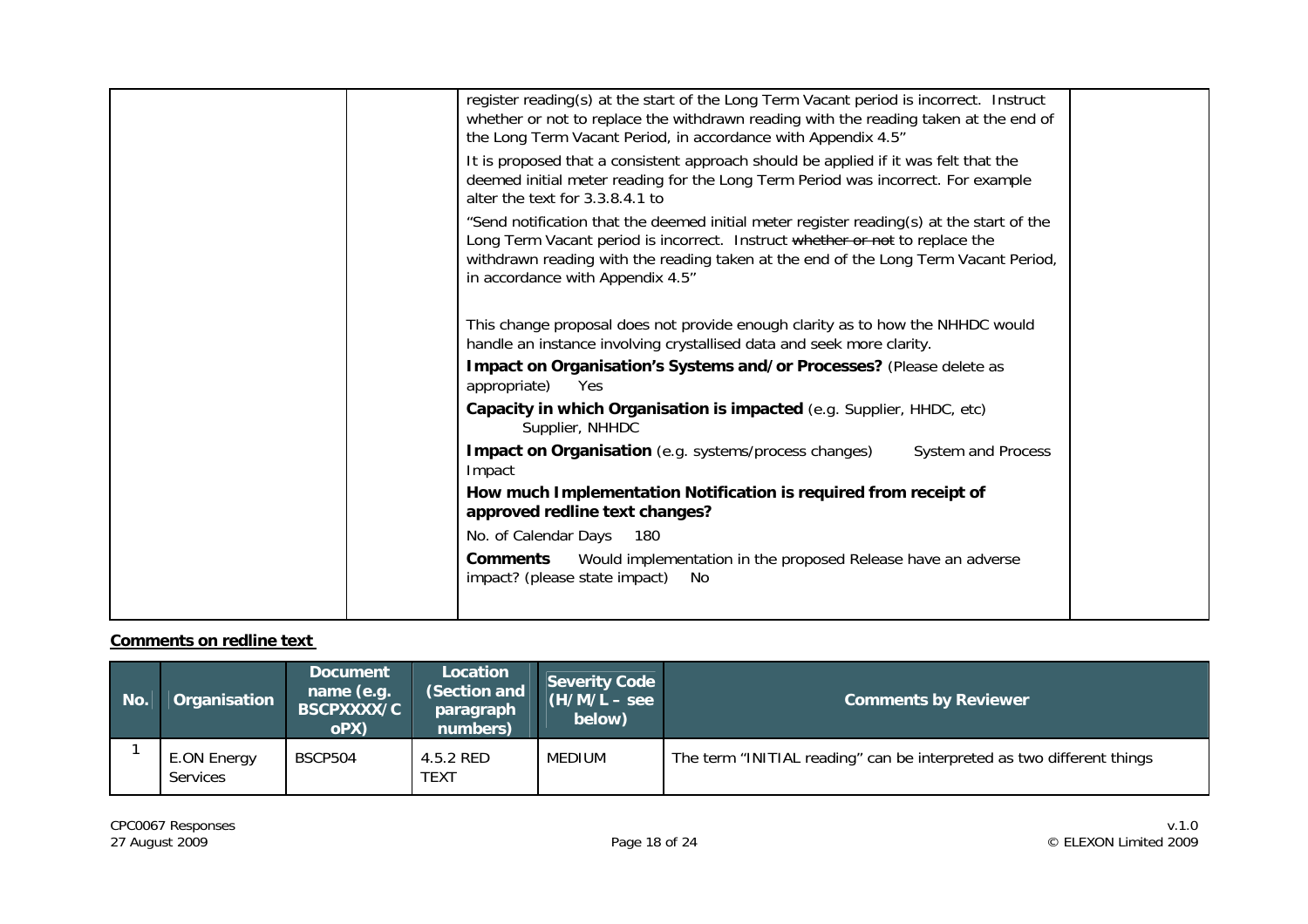| Limited                                   |        |             | <b>INITIAL reading type or</b>                                                       |
|-------------------------------------------|--------|-------------|--------------------------------------------------------------------------------------|
|                                           |        |             | INITIAL READING at the start of the LTV Process                                      |
|                                           |        |             | The use of different terminology could be used (Read at start of LTV Process<br>etc) |
| E.ON Energy<br><b>Services</b><br>Limited | 4.15.1 | <b>HIGH</b> | Does not contain changes for code 20 with additional information?                    |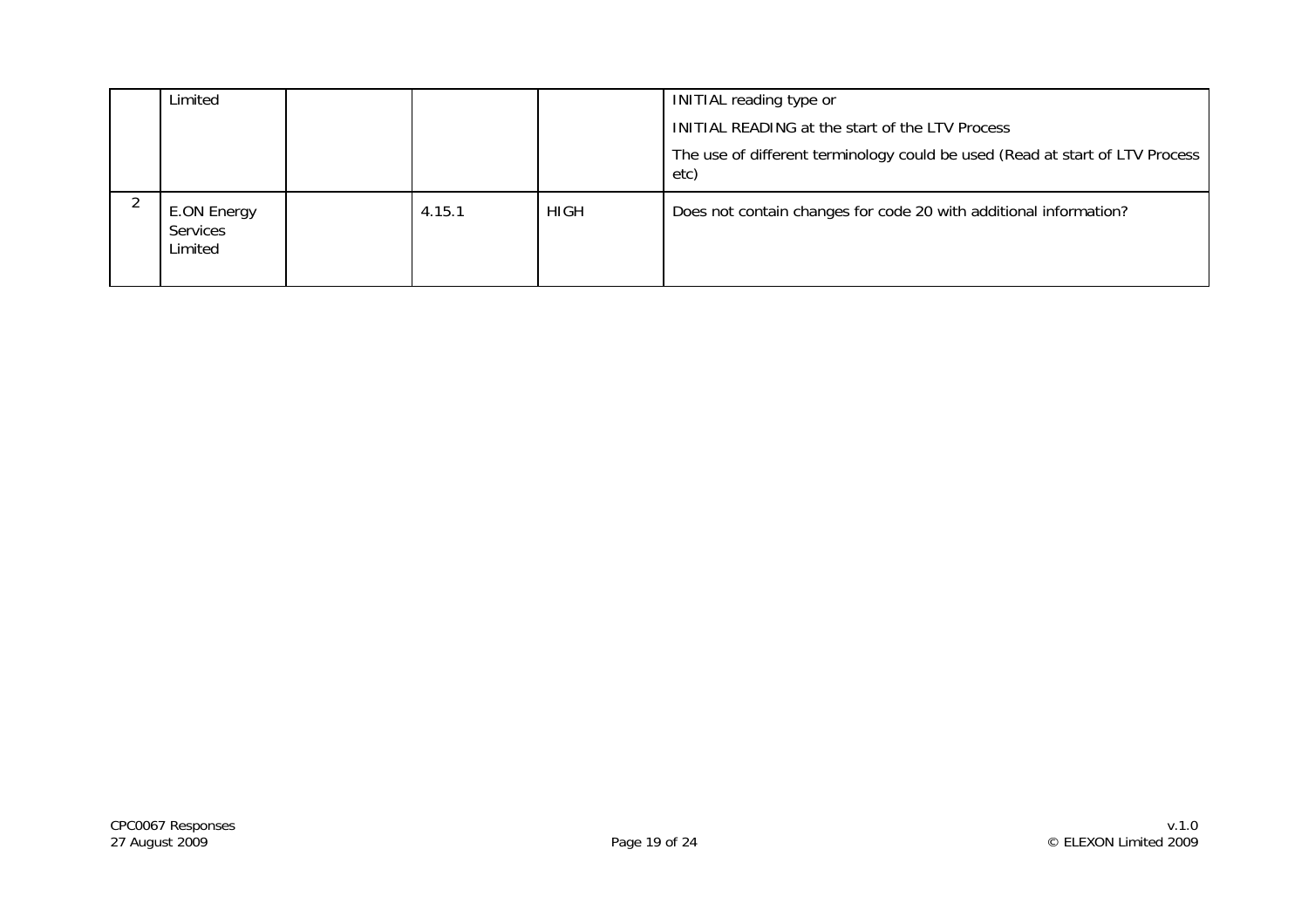## **CP1308 - Changes to Long Term Vacant Site process where a reading is obtained via a warrant**

| Organisation                                  | Capacity in which Organisation operates in (Impacted Capacity in Bold<br>as appropriate) | <b>Agreement</b><br>Yes/No | <b>Days Required</b><br>to Implement |
|-----------------------------------------------|------------------------------------------------------------------------------------------|----------------------------|--------------------------------------|
| <b>Central Networks</b>                       | <b>LDSO</b>                                                                              | Yes                        |                                      |
| <b>Independent Power Networks</b><br>Limited  | LDSO, UMSO, SMRA                                                                         | Neutral                    | N/A                                  |
| <b>GTC</b>                                    | <b>LDSO</b>                                                                              | Neutral                    | $\overline{\phantom{a}}$ .           |
| <b>EDF Energy</b>                             | Supplier, NHH Agents, HH MOP                                                             | Yes                        |                                      |
| <b>IMServ Europe</b>                          | HHDC, DA and MO NHHDC, DA and MO                                                         | Yes                        | 30                                   |
| <b>EDF Energy Networks</b><br>(EPN, LPN, SPN) | LDSO, SMRS, UMSO                                                                         | Yes                        |                                      |
| EDF Energy (IDNO) Ltd                         |                                                                                          |                            |                                      |
| <b>G4S AccuRead</b>                           | NHHDA, NHHDC, NHHMOP, HHMOP                                                              | Yes                        | 90                                   |
| <b>British Energy Direct Limited</b>          | Supplier                                                                                 | Yes                        | $- -$                                |
| <b>Scottish Power</b>                         | Supplier, LDSO, HHDA, NHHDA, HHDC, NHHDC, HHMOA, NHHMOA                                  | Yes                        | $\Omega$                             |
| TMA Data Management Ltd                       | HHDC, HHDA, NHHDC, NHHDA                                                                 | Yes                        |                                      |
| Scottish and Southern Energy                  | Supplier/Generator/ Trader / Party Agent / Distributor                                   | Yes                        | 15                                   |
| E.ON                                          | Supplier                                                                                 | Yes                        | $- -$                                |
| <b>Siemens Metering Services</b>              | NHHDC, NHHDA, NHHMO, HHDC, HHDA, HHMO                                                    | Yes                        | $-$                                  |
| <b>E.ON Energy Services Limited</b>           | NHHDC MOA                                                                                | Yes                        | 90                                   |
| NPower Limited                                | Supplier, Supplier Agents                                                                | No                         | 6 Months from<br>Panel Agreement     |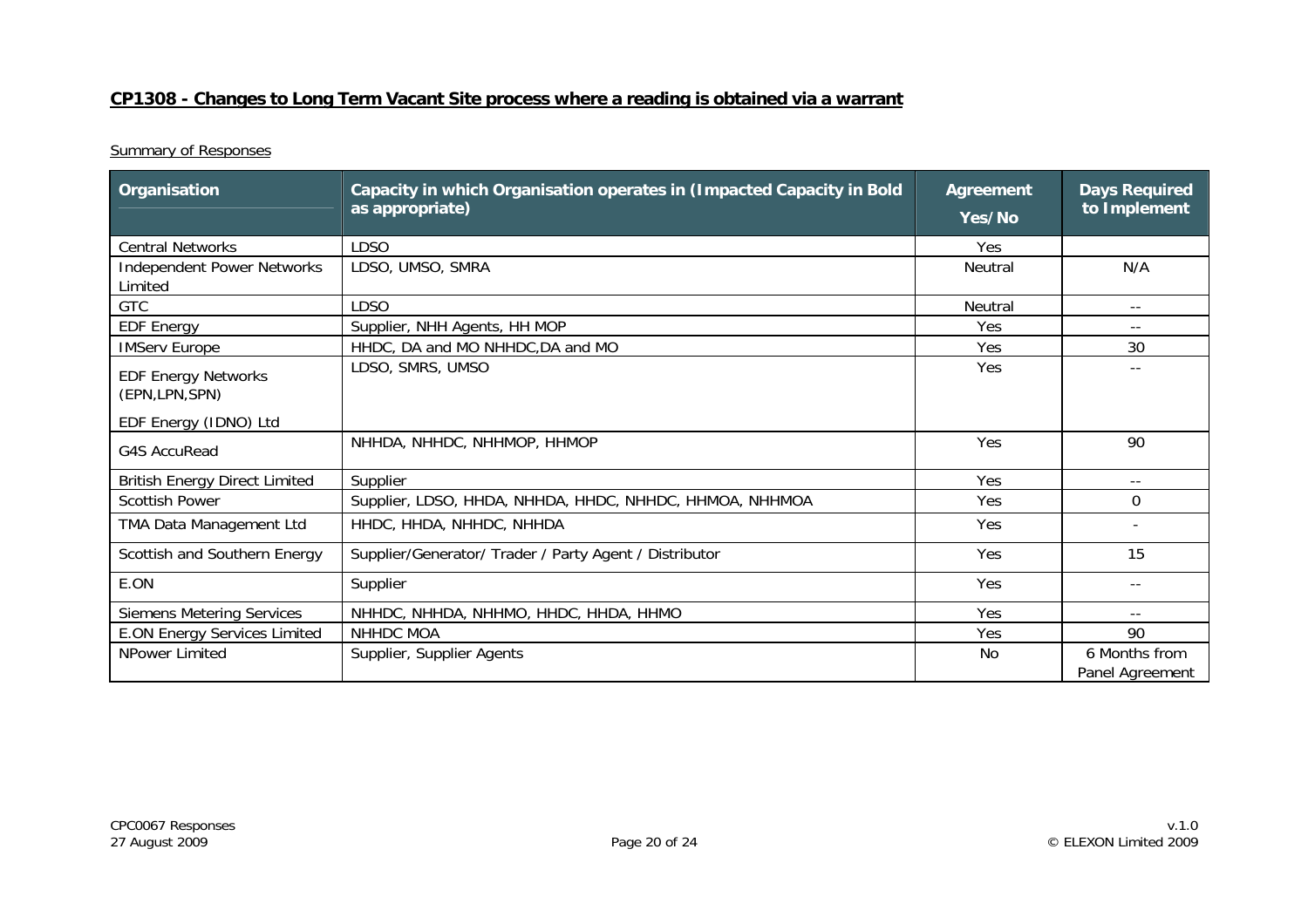| Organisation                                        | <b>Agreement</b><br>Yes/No | <b>Comments</b>                                                                                                                                                                                                                                                         | <b>Impact</b><br>Yes/No |
|-----------------------------------------------------|----------------------------|-------------------------------------------------------------------------------------------------------------------------------------------------------------------------------------------------------------------------------------------------------------------------|-------------------------|
| <b>Independent Power</b><br><b>Networks Limited</b> | Neutral                    | Impact on Organisation's Systems and/or Processes? No                                                                                                                                                                                                                   | No                      |
| <b>GTC</b>                                          | Neutral                    | Impact on Organisation's Systems and/or Processes? No                                                                                                                                                                                                                   | No                      |
| <b>EDF Energy</b>                                   | Yes                        | Impact on Organisation: We do not currently use this process so change will have<br>no impact.                                                                                                                                                                          | No                      |
| <b>IMServ Europe</b>                                | Yes                        | These are a sensible set of changes.                                                                                                                                                                                                                                    |                         |
|                                                     |                            | Capacity in which Organisation is impacted NHHDC                                                                                                                                                                                                                        |                         |
|                                                     |                            | Impact on Organisation: Procedural changes only                                                                                                                                                                                                                         |                         |
|                                                     |                            | Implementation: 30                                                                                                                                                                                                                                                      |                         |
|                                                     |                            | Would implementation in the proposed Release have an adverse impact? (please state<br>impact) No                                                                                                                                                                        |                         |
| <b>G4S AccuRead</b>                                 | Yes                        | Impact on Organisation's Systems and/or Processes?<br>Yes                                                                                                                                                                                                               |                         |
|                                                     |                            | Capacity in which Organisation is impacted<br><b>NHHDC</b>                                                                                                                                                                                                              |                         |
|                                                     |                            | <b>Impact on Organisation</b><br>Changes in processing Warrant reads and Deemed<br><b>I TV reads</b>                                                                                                                                                                    |                         |
|                                                     |                            | Implementation: 90 days                                                                                                                                                                                                                                                 |                         |
| <b>British Energy Direct</b><br>Limited             | Yes                        | Impact on Organisation's Systems and/or Processes? No                                                                                                                                                                                                                   | <b>No</b>               |
|                                                     |                            | Would implementation in the proposed Release have an adverse impact?<br>No. However, as the proposed DCP would be beneficial to us, would it be possible to<br>implement it into the November 2009 Release?                                                             |                         |
| <b>Scottish Power</b>                               | Yes                        | Impact on Organisation's Systems and/or Processes? No<br>Impact on Organisation? Document changes only<br>Would implementation in the proposed Release have an adverse impact? No<br>Other comments: The solution identified within CP1308, reflects the Scottish Power | No                      |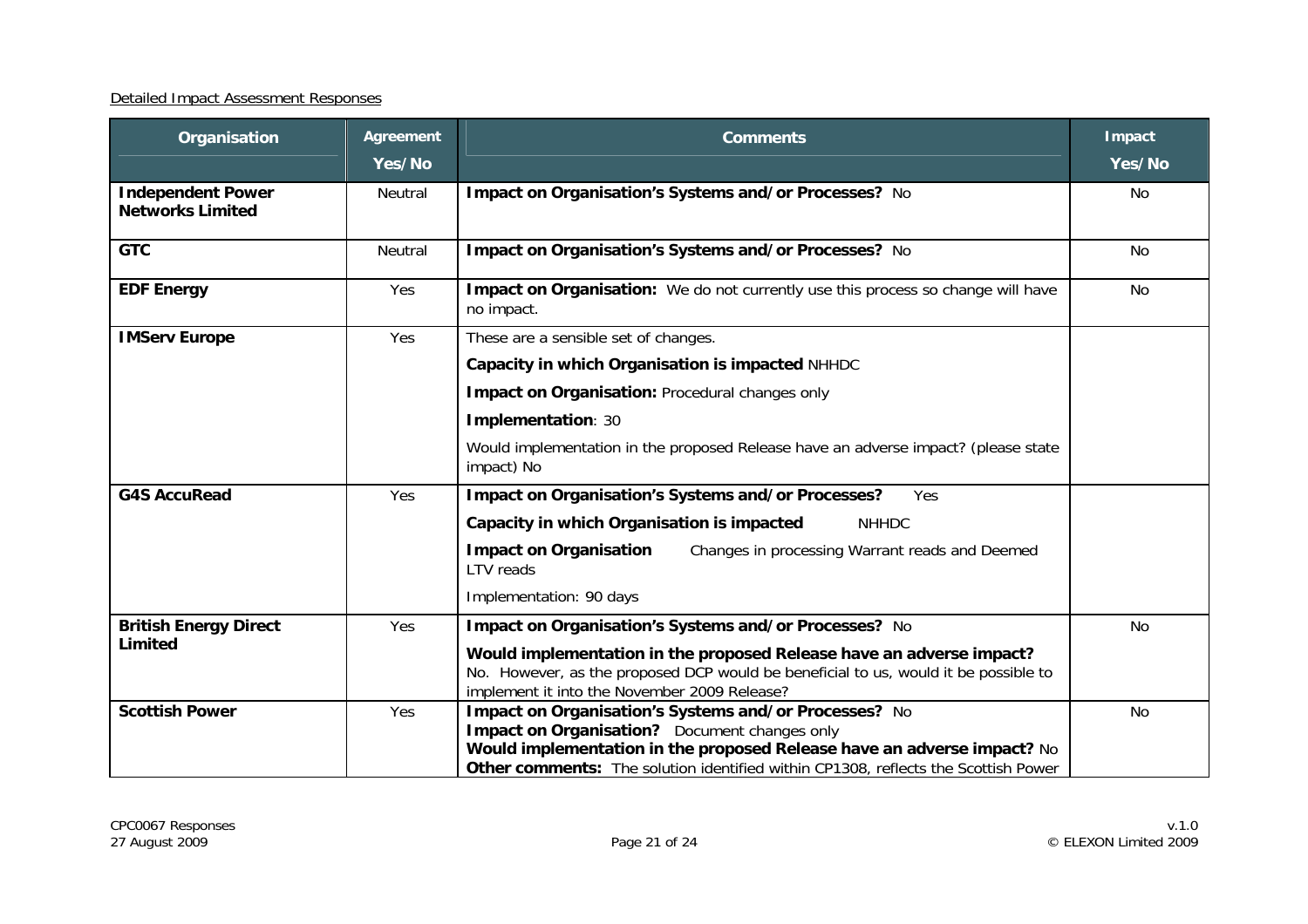|                                               |           | view in the response to DCP0044.                                                                                                                                                                                                                                                                                                                                       |     |
|-----------------------------------------------|-----------|------------------------------------------------------------------------------------------------------------------------------------------------------------------------------------------------------------------------------------------------------------------------------------------------------------------------------------------------------------------------|-----|
| <b>Scottish and Southern</b><br><b>Energy</b> | Yes       | Impact on Organisation's Systems and/or Processes? Yes<br>Capacity in which Organisation is impacted Supplier, NHHDC<br><b>Impact on Organisation Minor procedural changes</b>                                                                                                                                                                                         | Yes |
| E.ON                                          | Yes       | Capacity in which Organisation is impacted? Supplier / NHHDC                                                                                                                                                                                                                                                                                                           | Yes |
|                                               |           | Impact on Organisation? Systems / process                                                                                                                                                                                                                                                                                                                              |     |
| <b>E.ON Energy Services</b><br>Limited        | Yes       | Impact on Organisation's Systems and/or Processes?<br>Yes                                                                                                                                                                                                                                                                                                              | Yes |
|                                               |           | Capacity in which Organisation is impacted<br><b>NHHDC</b>                                                                                                                                                                                                                                                                                                             |     |
|                                               |           | <b>Impact on Organisation</b><br>Possible system changes or Manual                                                                                                                                                                                                                                                                                                     |     |
|                                               |           | How much Implementation Notification is required from receipt of<br>approved redline text changes?                                                                                                                                                                                                                                                                     |     |
|                                               |           | No. of Calendar Days 90                                                                                                                                                                                                                                                                                                                                                |     |
|                                               |           | <b>Comments</b><br>Depending on clarification of below                                                                                                                                                                                                                                                                                                                 |     |
|                                               |           | This change would be most efficient if the Supplier was able to send a withdrawn D10<br>reading to remove our deemed reading that is generated to start LTV and then<br>replace with a relevant reading, failing this our system will need to be amended in<br>some way to allow a D4 / D52 and replacement reading to be processed automatically<br>on the same date. |     |
| <b>NPower Limited</b>                         | <b>No</b> | The rationale for the change proposal is based on the site being vacant in the period<br>from the warrant read, and the date of the next D0004 (with the 02 SVCC).                                                                                                                                                                                                     | Yes |
|                                               |           | In reality, in that particular period, there is a possibility that the site could be<br>'occupied', then 'not occupied' (without the supplier's knowledge).                                                                                                                                                                                                            |     |
|                                               |           | According to the change proposal, the previous warrant read would be used in<br>settlement, rather than a deemed read (relating back to the date of the first D0004<br>SVCC 02). In this situation, settlements would be under-recording consumption used<br>at site.                                                                                                  |     |
|                                               |           | To overcome the 'decision-making consideration' was the site occupied or not<br>between the warrant read date and the date of the first D0004 SVCC 02, a different                                                                                                                                                                                                     |     |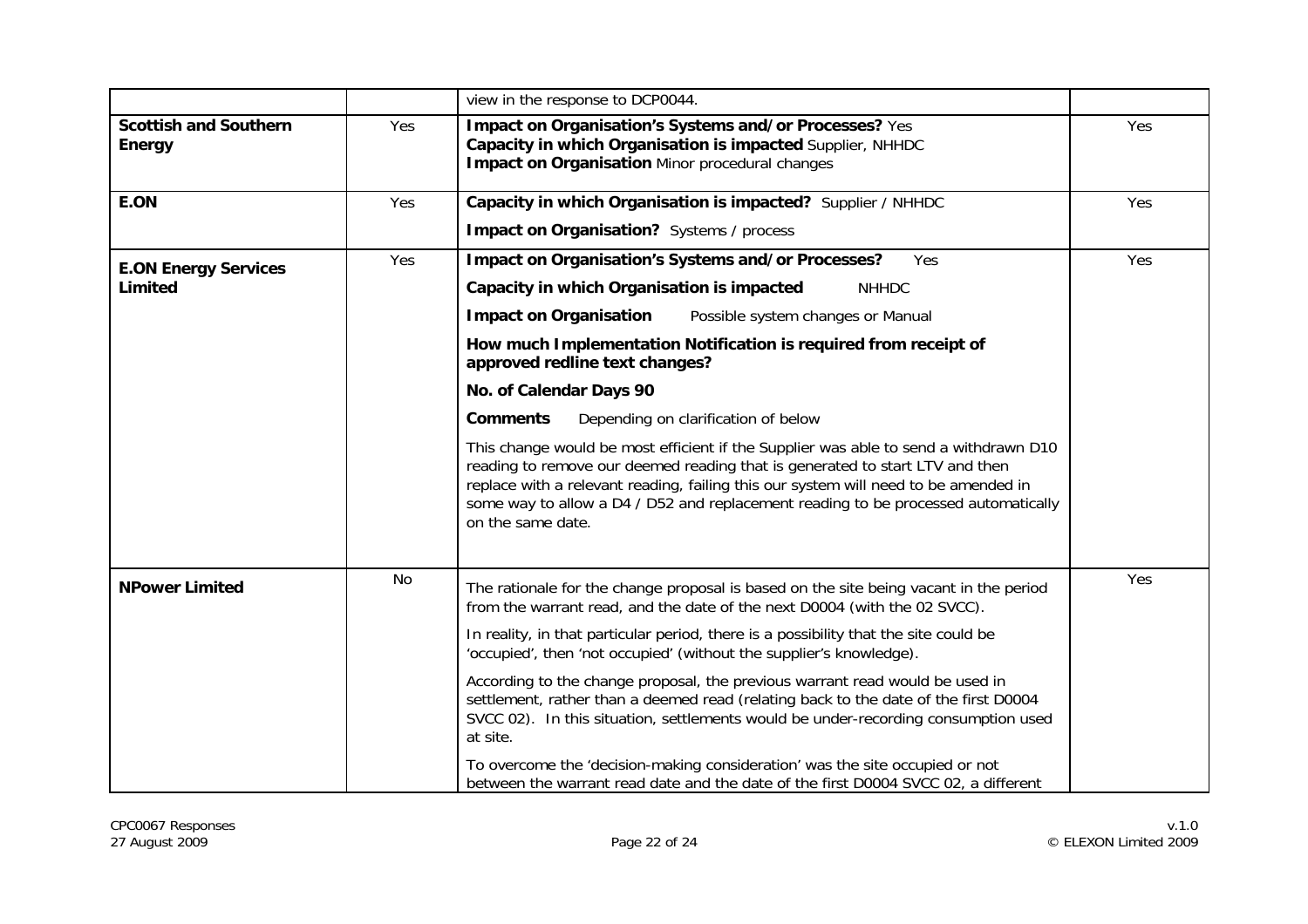| approach could be taken – by altering the criteria for the end date for the Long Term<br>Vacant Period.                                                                                                                                                                                                                                                                                                                             |  |
|-------------------------------------------------------------------------------------------------------------------------------------------------------------------------------------------------------------------------------------------------------------------------------------------------------------------------------------------------------------------------------------------------------------------------------------|--|
| Currently 4.15.5 (2) states "where a meter reading has been obtained, the date that<br>the meter reading was obtained should be used as the end date for the Long Term<br>Vacant Period."                                                                                                                                                                                                                                           |  |
| If during the warrant visit, it was considered that the site was vacant, then the<br>warrant reading should not be used to end the Long Term Vacant period. (This could<br>be entered as a footnote to $4.15.5$ (2)).                                                                                                                                                                                                               |  |
| A 'warrant read vacant premises' meter reading type category could be introduced.                                                                                                                                                                                                                                                                                                                                                   |  |
| Furthermore, additional action could illustrated within the appendices to remove the<br>fuse (that is, 'de-energise' the meter), which would add a further control to prevent<br>any mis-recording within settlements.                                                                                                                                                                                                              |  |
| As per our response to DCP 44 the proposed solution would cause read failures in our<br>NHHDC system (Zero Consumption Check). To rectify this, IS costs are likely to be<br>significant due to the amount of regression testing required. There is no Business<br>Justification for this Change Proposal as we believe the number of incidents where a<br>warrant is obtained for access to a long term vacant site is very small. |  |
| If this change was agreed there would be impacts on both Suppliers and Suppliers<br>Agents resulting in system changes. We believe the cost of these changes cannot be<br>justified by the volume of this issue                                                                                                                                                                                                                     |  |
| Impact on Organisation's Systems and/or Processes? (Please delete as<br>appropriate)<br>Yes                                                                                                                                                                                                                                                                                                                                         |  |
| Capacity in which Organisation is impacted (e.g. Supplier, HHDC, etc)<br>Supplier, NHHDC                                                                                                                                                                                                                                                                                                                                            |  |
| <b>Impact on Organisation</b> (e.g. systems/process changes)<br>System and<br>Processes                                                                                                                                                                                                                                                                                                                                             |  |
| How much Implementation Notification is required from receipt of<br>approved redline text changes?                                                                                                                                                                                                                                                                                                                                  |  |
| No. of Calendar Days 6 Months from Panel Agreement                                                                                                                                                                                                                                                                                                                                                                                  |  |
| Due to the amount of regression testing and system impacts we<br>Comments                                                                                                                                                                                                                                                                                                                                                           |  |